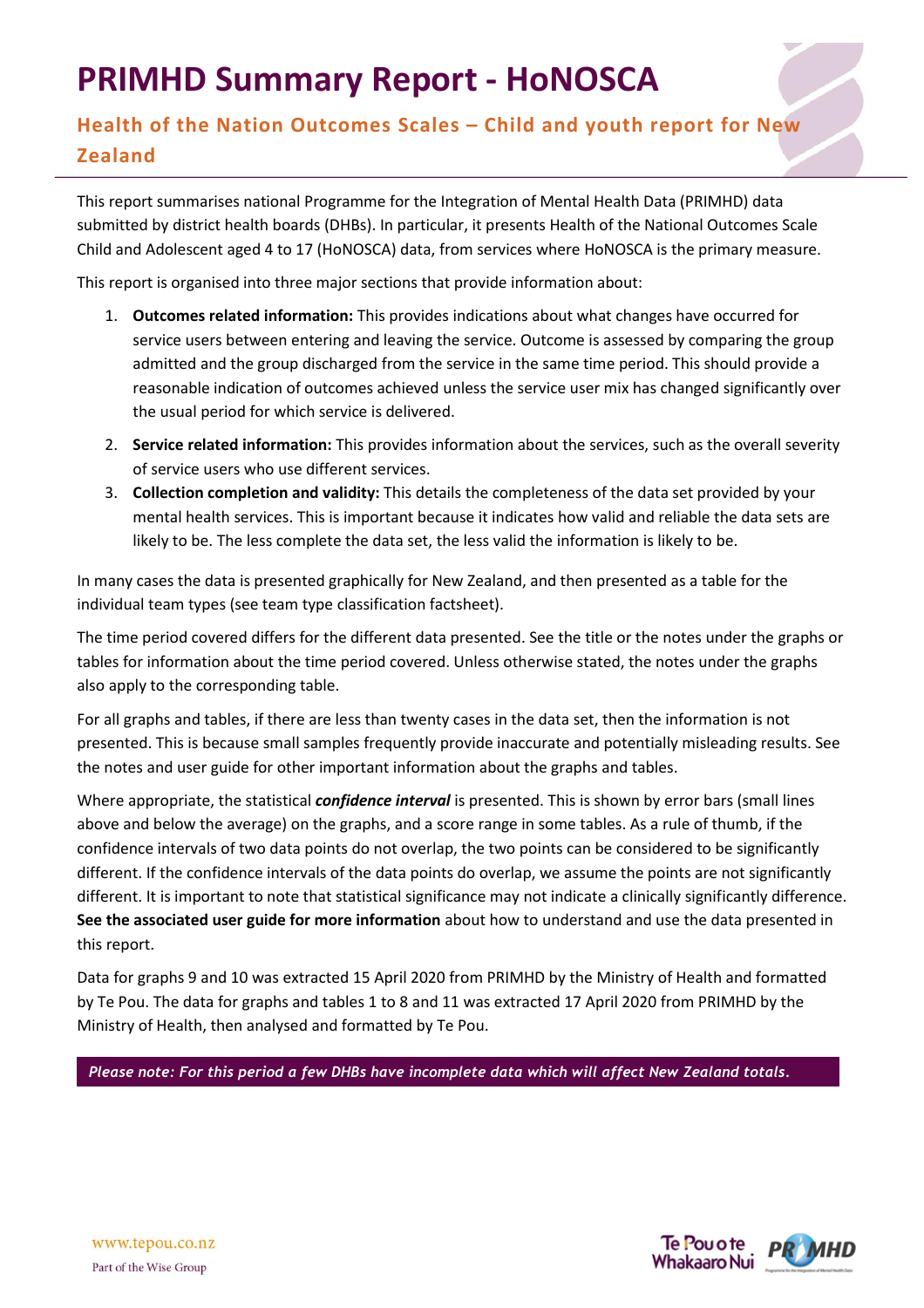# **1. Outcomes – changes in service user status**

This section presents HoNOSCA data indicating the status of service users at different stages of their contact with the DHB mental health services. Graph and Table 1 and 2 show results from HoNOSCA total scores. Graphs and Tables 3 to 5b show results related to the percentage of HoNOSCA items in the clinical range. Graph and Table 6 in this section show results from the Index of Severity derived from HoNOSCA scores.





**Notes:** Error bars indicate the confidence intervals around the data point. If error bars overlap, the data points are not significantly different. Community discharge does not include discharge to an inpatient unit.

**Interpretation:** Decrease between admission and discharge is an indication of the outcomes achieved by the service user and service. The greater the decrease between admission and discharge, and the lower the average HoNOSCA score at discharge, the more positive the outcome.

**Target**: A greater decrease from admission to discharge and lower average rating at discharge.

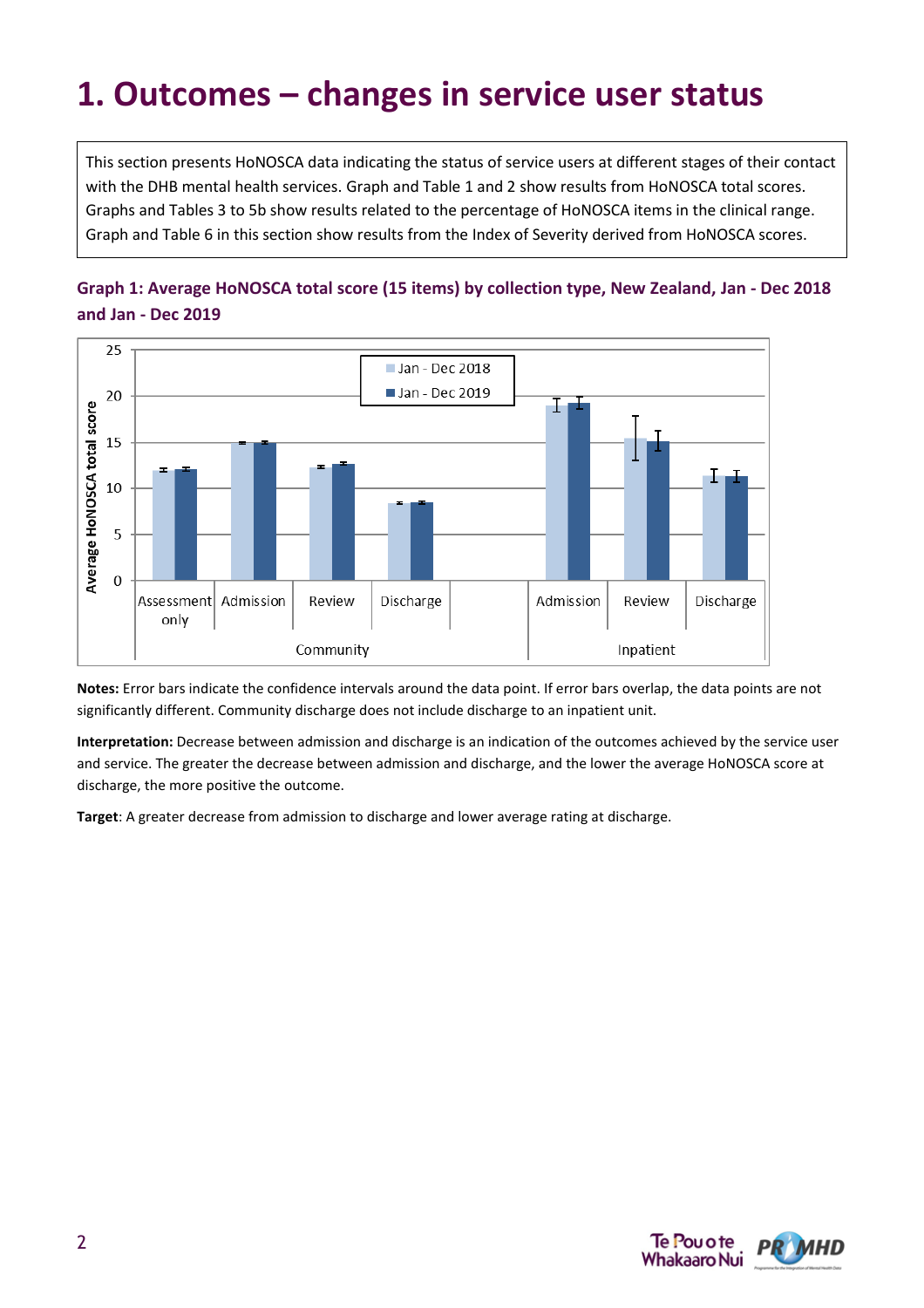#### **Table 1: Average HoNOSCA total score (15 items), by collection type and team, New Zealand, Jan - Dec 2019**

|                         |       | <b>Assessment only</b> |              |       | <b>Admission</b>          |               |        | <b>Review</b> |               | <b>Discharge</b> |             |               |  |
|-------------------------|-------|------------------------|--------------|-------|---------------------------|---------------|--------|---------------|---------------|------------------|-------------|---------------|--|
| <b>Team type</b>        | N     | <b>Mean</b>            | CI           | N.    | <b>Mean</b>               | CI            | N      | <b>Mean</b>   | CI            | $\mathbf N$      | <b>Mean</b> | CI            |  |
|                         |       |                        |              |       | <b>Community services</b> |               |        |               |               |                  |             |               |  |
| Alcohol and drug team   |       |                        |              | 123   | 13.3                      | 12.0-14.6     | 145    | 11.2          | $10.0 - 12.3$ | 114              | 8.2         | $6.9 - 9.4$   |  |
| Child and youth team    | 3,355 | 11.5                   | 11.3-11.8    | 5,747 | 15.0                      | 14.8-15.1     | 8,297  | 12.9          | 12.7-13.0     | 5,279            | 8.7         | $8.5 - 8.9$   |  |
| Community team          | 373   | 14.5                   | 13.8-15.2    | 145   | 14.4                      | 13.1-15.7     | 129    | 12.3          | 11.0-13.5     | 45               | 5.4         | $3.9 - 6.8$   |  |
| Early intervention team |       |                        |              | 21    | 16.4                      | 13.3-19.5     | 58     | 11.8          | 10.0-13.6     |                  |             |               |  |
| Eating disorders team   | 21    | 12.6                   | $9.2 - 16.0$ | 126   | 15.4                      | 14.0-16.7     | 295    | 12.5          | 11.5-13.4     | 109              | 7.0         | $5.7 - 8.4$   |  |
| Forensic team           | 339   | 14.6                   | 13.7-15.5    | 188   | 17.8                      | 16.7-18.9     | 108    | 13.0          | 11.8-14.3     | 91               | 14.2        | 12.6-15.8     |  |
| Kaupapa Māori team      |       |                        |              | 52    | 16.6                      | 14.8-18.4     | 126    | 13.8          | 12.7-14.9     | 38               | 10.1        | $8.3 - 11.8$  |  |
| Pacific people team     |       |                        |              | 34    | 13.4                      | 10.6-16.1     | 56     | 10.9          | $9.1 - 12.8$  | 23               | 2.7         | $1.0 - 4.3$   |  |
| Specialty team          | 172   | 13.2                   | 12.2-14.2    | 603   | 14.2                      | 13.7-14.8     | 1,407  | 11.7          | 11.4-12.1     | 705              | 6.4         | $6.0 - 6.8$   |  |
| <b>Total</b>            | 4,298 | 12.1                   | 11.9-12.3    | 7,053 | 15.0                      | 14.8-15.1     | 10,637 | 12.7          | 12.6-12.8     | 6,419            | 8.5         | $8.3 - 8.6$   |  |
|                         |       |                        |              |       | <b>Inpatient services</b> |               |        |               |               |                  |             |               |  |
| Child and youth team    |       |                        |              | 565   | 20.0                      | 19.2-20.8     | 307    | 15.2          | 14.1-16.3     | 342              | 11.2        | 10.4-11.9     |  |
| Eating disorders team   |       |                        |              | 31    | 12.5                      | $10.0 - 15.1$ |        |               |               | 26               | 9.2         | $6.2 - 12.2$  |  |
| Inpatient team          |       |                        |              | 132   | 18.6                      | 17.2-20.0     |        |               |               | 94               | 13.9        | 12.2-15.7     |  |
| Specialty team          |       |                        |              | 89    | 17.2                      | 15.3-19.2     |        |               |               | 59               | 9.0         | $7.4 - 10.6$  |  |
| <b>Total</b>            |       |                        |              | 825   | 19.2                      | 18.6-19.9     | 315    | 15.2          | 14.1-16.2     | 527              | 11.3        | $10.7 - 12.0$ |  |

Notes: N = number of collections in period. Average = average HoNOSCA (15 item) score, CI = confidence interval for average score. Community discharge does not include discharge to an inpatient unit.

Interpretation: If confidence intervals for two scores do not overlap, then the scores are statistically significantly different. It is important to note that statistical significance may not indicate a clinically significant difference.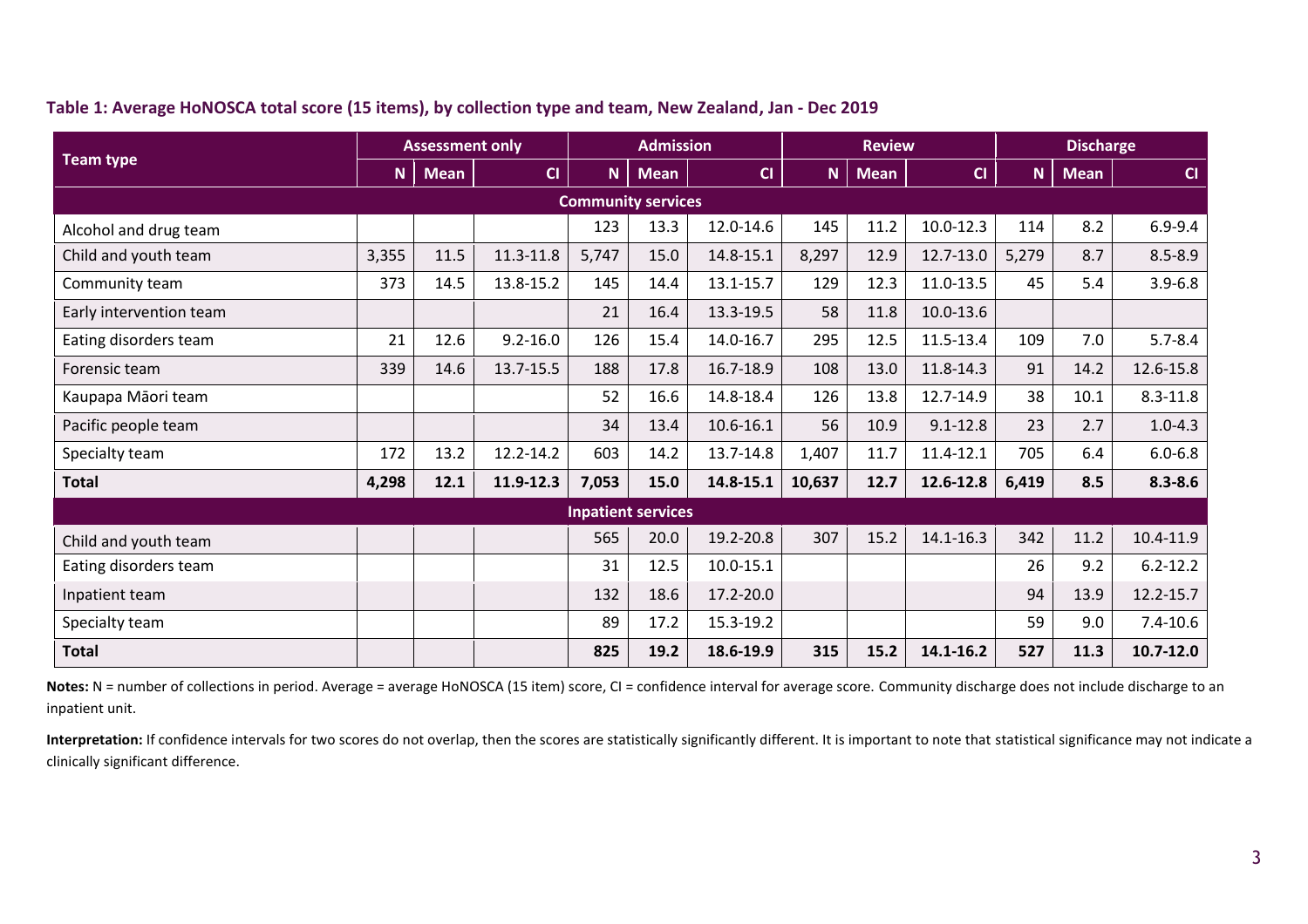



**Notes:** Shows the difference of the matched pair between the start and end HoNOSCA total score.

**Interpretation:** The graphs compare two time periods. Dark blue band indicates percentage improvement within the given time period, while black band indicates no significant change and light blue deterioration. Improvement = 4 or more, no significant change = -3 to 3 and deterioration = -4 or less.

**Target:** A greater percentage increase in improvement for both community and inpatient settings and a smaller percentage in deterioration.

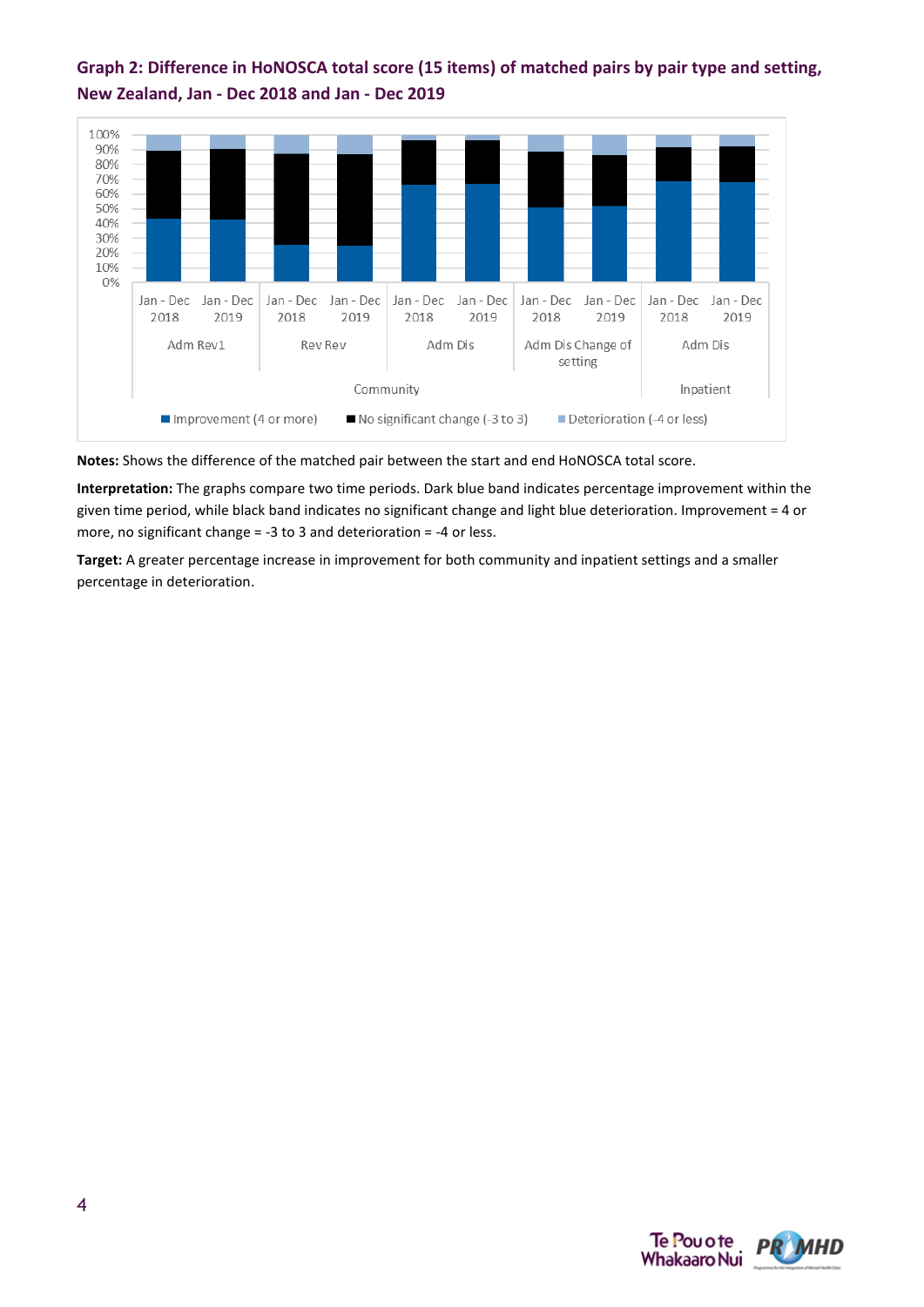|                       | <b>Com Adm Rev</b> |                        |                 |       | <b>Com Rev Rev</b> |                        |            |       | <b>Com Adm Dis</b> |                        |     |       | <b>Com Adm Dis Change of</b><br>setting |                        |     |     |  |
|-----------------------|--------------------|------------------------|-----------------|-------|--------------------|------------------------|------------|-------|--------------------|------------------------|-----|-------|-----------------------------------------|------------------------|-----|-----|--|
| <b>Team Type</b>      | ↓ Det              | <b>No</b><br><b>SC</b> | <b>Imp</b><br>木 | N.    | <b>Det</b>         | <b>No</b><br><b>SC</b> | <b>Imp</b> | N.    | <b>Det</b>         | <b>No</b><br><b>SC</b> | Imp | N.    | <b>Det</b>                              | <b>No</b><br><b>SC</b> | Imp | N.  |  |
| Alcohol and drug team | 0%                 | 51%                    | 49%             | 47    | 6%                 | 79%                    | 15%        | 71    | 0%                 | 58%                    | 42% | 77    |                                         |                        |     |     |  |
| Child and youth team  | 10%                | 49%                    | 42%             | 1,473 | 12%                | 62%                    | 26%        | 2,882 | 4%                 | 29%                    | 68% | 3,196 | 15%                                     | 33%                    | 52% | 399 |  |
| Community team        | 12%                | 50%                    | 38%             | 34    | 23%                | 60%                    | 16%        | 43    | 9%                 | 34%                    | 57% | 35    |                                         |                        |     |     |  |
| Eating disorders team | 18%                | 30%                    | 52%             | 50    | 11%                | 60%                    | 28%        | 131   | 2%                 | 24%                    | 75% | 63    |                                         |                        |     |     |  |
| Forensic team         | 4%                 | 32%                    | 64%             | 25    |                    |                        |            |       | 4%                 | 39%                    | 57% | 46    | 19%                                     | 24%                    | 57% | 21  |  |
| Kaupapa Māori team    |                    |                        |                 |       | 21%                | 56%                    | 24%        | 34    | 10%                | 14%                    | 76% | 21    |                                         |                        |     |     |  |
| Pacific people team   |                    |                        |                 |       | 21%                | 52%                    | 28%        | 29    |                    |                        |     |       |                                         |                        |     |     |  |
| Specialty team        | 9%                 | 47%                    | 43%             | 139   | 16%                | 61%                    | 23%        | 540   | 5%                 | 24%                    | 70% | 273   | 11%                                     | 38%                    | 51% | 80  |  |
| <b>Total</b>          | 10%                | 48%                    | 43%             | 1,798 | 13%                | 62%                    | 25%        | 3,765 | 4%                 | 29%                    | 67% | 3,733 | 14%                                     | 34%                    | 52% | 545 |  |

#### **Table 2: Difference in HoNOSCA total score (15 items) of matched pairs by team, pair type and setting, New Zealand, Jan - Dec 2019**

**Notes:** Shows the difference of the matched pair between the start and end HoNOSCA total score.

**Interpretation:** Improvement = 4 or more, no significant change = -3 to 3 and deterioration = -4 or less.

**Target:** A greater percentage increase in improvement for community setting and a smaller percentage in deterioration.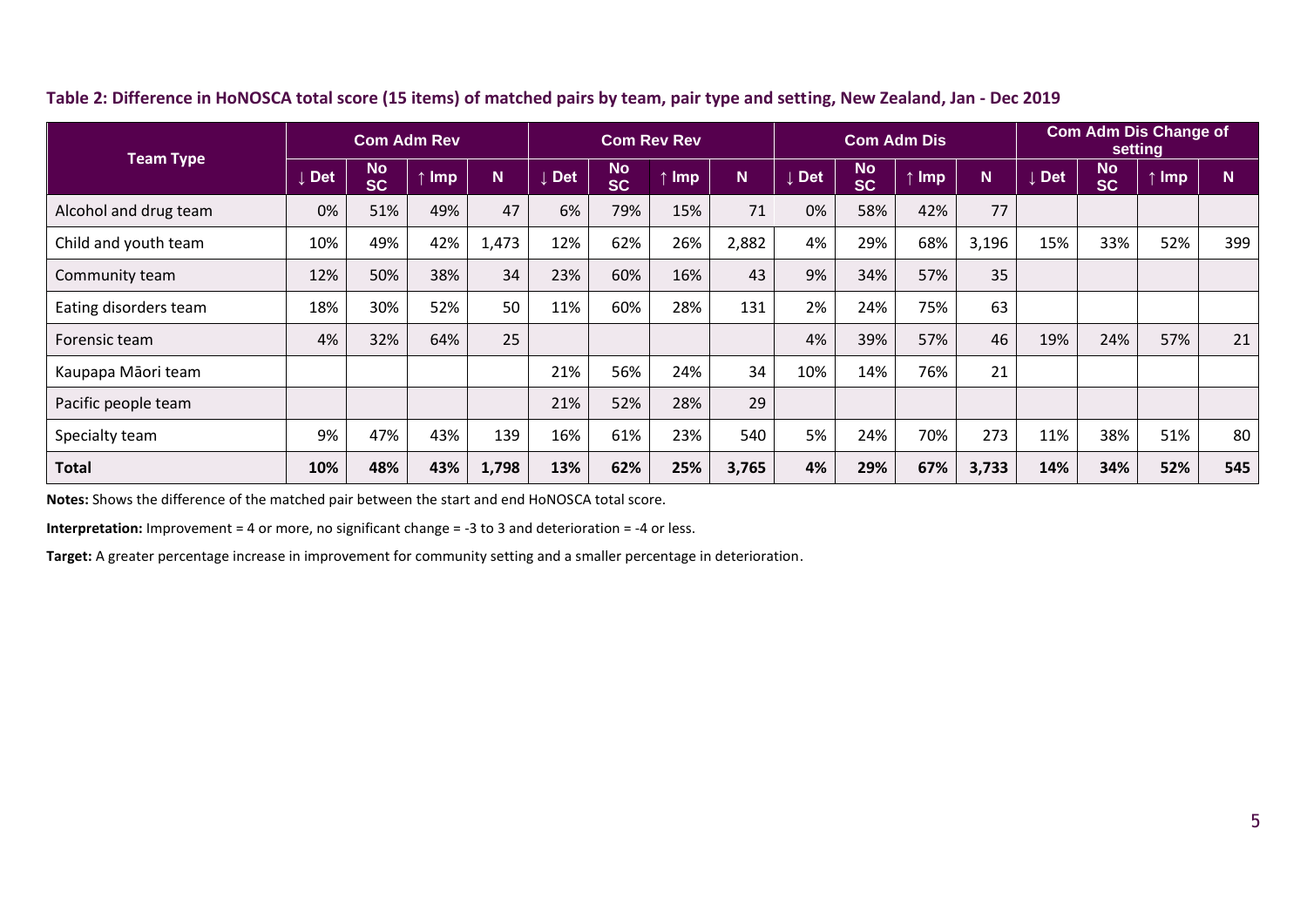



**Notes:** Average number clinically significant items = the average number of items in the clinical range (2, 3 or 4) per collection. Community discharge does not include discharge to an inpatient unit.

**Interpretation:** Points are significantly different if error bars don't overlap. Decrease between admission and discharge is an indication of the outcomes achieved by the service and service user. A greater decrease between admission and discharge indicates a better outcome. A lower admission score could be indication of service users seeking out and being engaged by services at a lower level of severity.

**Target**: A greater decrease from admission to discharge and smaller percentage in clinical range at discharge.

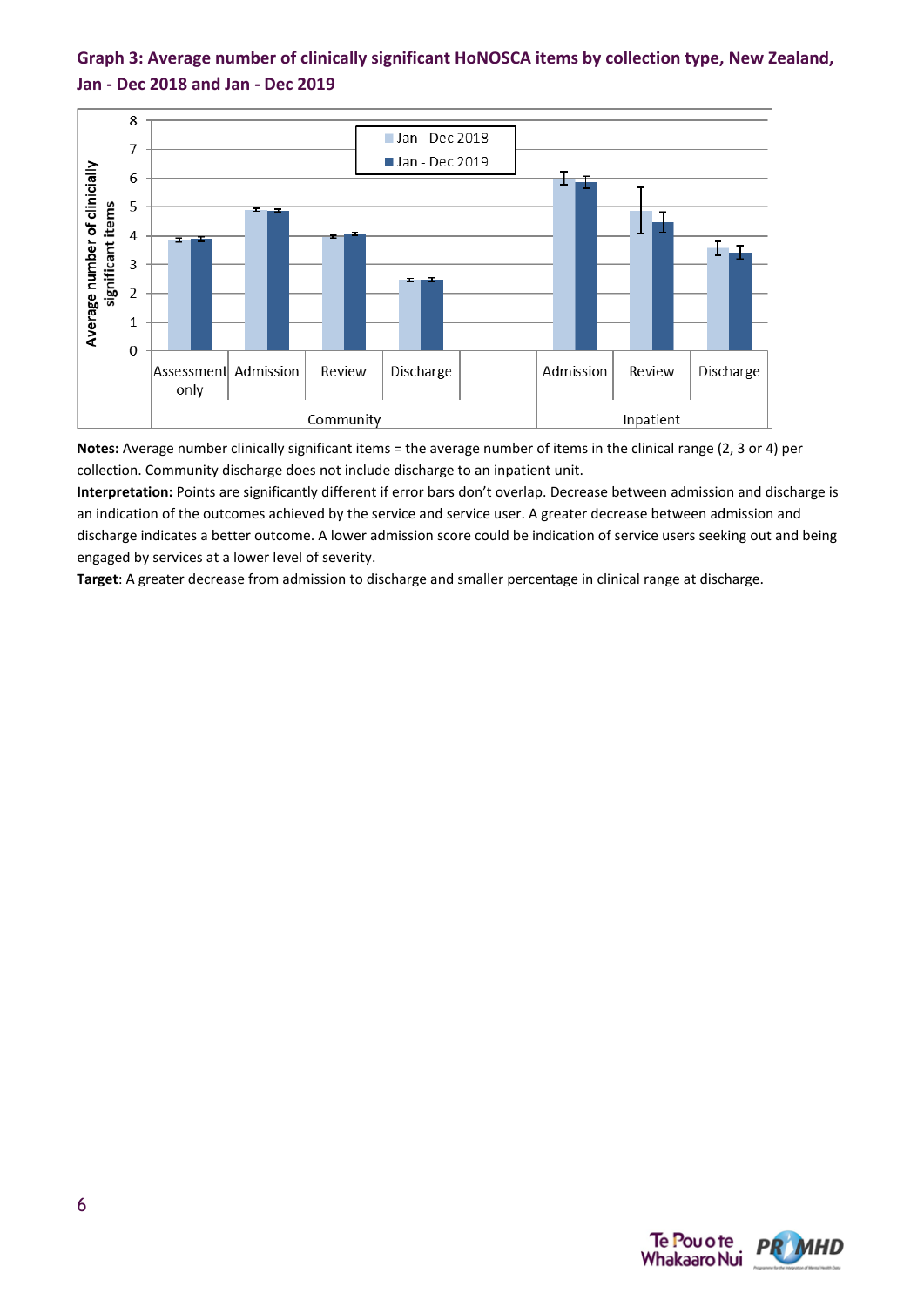|                         | <b>Assessment only</b> |             |             |                           | <b>Admission</b>          |             |        | <b>Review</b> |             | <b>Discharge</b> |             |             |  |
|-------------------------|------------------------|-------------|-------------|---------------------------|---------------------------|-------------|--------|---------------|-------------|------------------|-------------|-------------|--|
| <b>Team type</b>        | N.                     | <b>Mean</b> | CI          | <b>N</b>                  | <b>Mean</b>               | CI          | N.     | <b>Mean</b>   | CI          | N.               | <b>Mean</b> | CI          |  |
|                         |                        |             |             |                           | <b>Community services</b> |             |        |               |             |                  |             |             |  |
| Alcohol and drug team   |                        |             |             | 123                       | 4.1                       | $3.6 - 4.5$ | 145    | 3.3           | $2.9 - 3.7$ | 114              | 2.2         | $1.8 - 2.7$ |  |
| Child and youth team    | 3,355                  | 3.7         | $3.7 - 3.8$ | 5,747                     | 4.9                       | $4.8 - 5.0$ | 8,297  | 4.1           | $4.1 - 4.2$ | 5,279            | 2.6         | $2.5 - 2.6$ |  |
| Community team          | 373                    | 4.6         | $4.4 - 4.9$ | 145                       | 4.5                       | $4.0 - 5.0$ | 129    | 3.8           | $3.3 - 4.3$ | 45               | 1.4         | $0.9 - 1.9$ |  |
| Early intervention team |                        |             |             | 21                        | 5.3                       | $4.3 - 6.4$ | 58     | 3.6           | $2.9 - 4.3$ |                  |             |             |  |
| Eating disorders team   | 21                     | 4.4         | $3.1 - 5.7$ | 126                       | 5.0                       | $4.5 - 5.5$ | 295    | 4.0           | $3.7 - 4.4$ | 109              | 1.9         | $1.4 - 2.4$ |  |
| Forensic team           | 339                    | 4.6         | $4.2 - 4.9$ | 188                       | 5.7                       | $5.3 - 6.1$ | 108    | 4.2           | $3.8 - 4.7$ | 91               | 4.5         | $4.0 - 5.1$ |  |
| Kaupapa Māori team      |                        |             |             | 52                        | 5.3                       | $4.7 - 6.0$ | 126    | 4.3           | $3.9 - 4.7$ | 38               | 2.9         | $2.3 - 3.6$ |  |
| Pacific people team     |                        |             |             | 34                        | 4.1                       | $3.0 - 5.1$ | 56     | 3.7           | $3.0 - 4.4$ | 23               | 0.6         | $0.0 - 1.1$ |  |
| Specialty team          | 172                    | 4.3         | $3.9 - 4.7$ | 603                       | 4.7                       | $4.4 - 4.9$ | 1,407  | 3.8           | $3.6 - 3.9$ | 705              | 1.8         | $1.6 - 1.9$ |  |
| <b>Total</b>            | 4,298                  | 3.9         | $3.8 - 4.0$ | 7,053                     | 4.9                       | $4.8 - 4.9$ | 10,637 | 4.1           | $4.0 - 4.1$ | 6,419            | 2.5         | $2.4 - 2.5$ |  |
|                         |                        |             |             | <b>Inpatient services</b> |                           |             |        |               |             |                  |             |             |  |
| Child and youth team    |                        |             |             | 565                       | 6.0                       | $5.8 - 6.3$ | 307    | 4.5           | $4.1 - 4.8$ | 342              | 3.4         | $3.1 - 3.7$ |  |
| Eating disorders team   |                        |             |             | 31                        | 4.1                       | $3.1 - 5.0$ |        |               |             | 26               | 2.8         | $1.8 - 3.9$ |  |
| Inpatient team          |                        |             |             | 132                       | 5.8                       | $5.3 - 6.3$ |        |               |             | 94               | 4.2         | $3.5 - 4.8$ |  |
| Specialty team          |                        |             |             | 89                        | 5.4                       | $4.8 - 6.0$ |        |               |             | 59               | 2.5         | $1.9 - 3.1$ |  |
| <b>Total</b>            |                        |             |             | 825                       | 5.9                       | $5.6 - 6.1$ | 315    | 4.5           | $4.1 - 4.8$ | 527              | 3.4         | $3.2 - 3.7$ |  |

**Table 3: Average number of clinically significant HoNOSCA items by collection type and team, New Zealand, Jan - Dec 2019**

Notes: N = number of collections in period. Average = average number of HoNOSCA items in the clinically significant range (ie scoring 2, 3, or 4), CI = confidence interval for average score. Community discharge does not include discharge to an inpatient unit.

**Interpretation:** If confidence intervals for two scores do not overlap, then the scores are statistically significantly different. Please note that statistical significance may not indicate a clinically significant difference.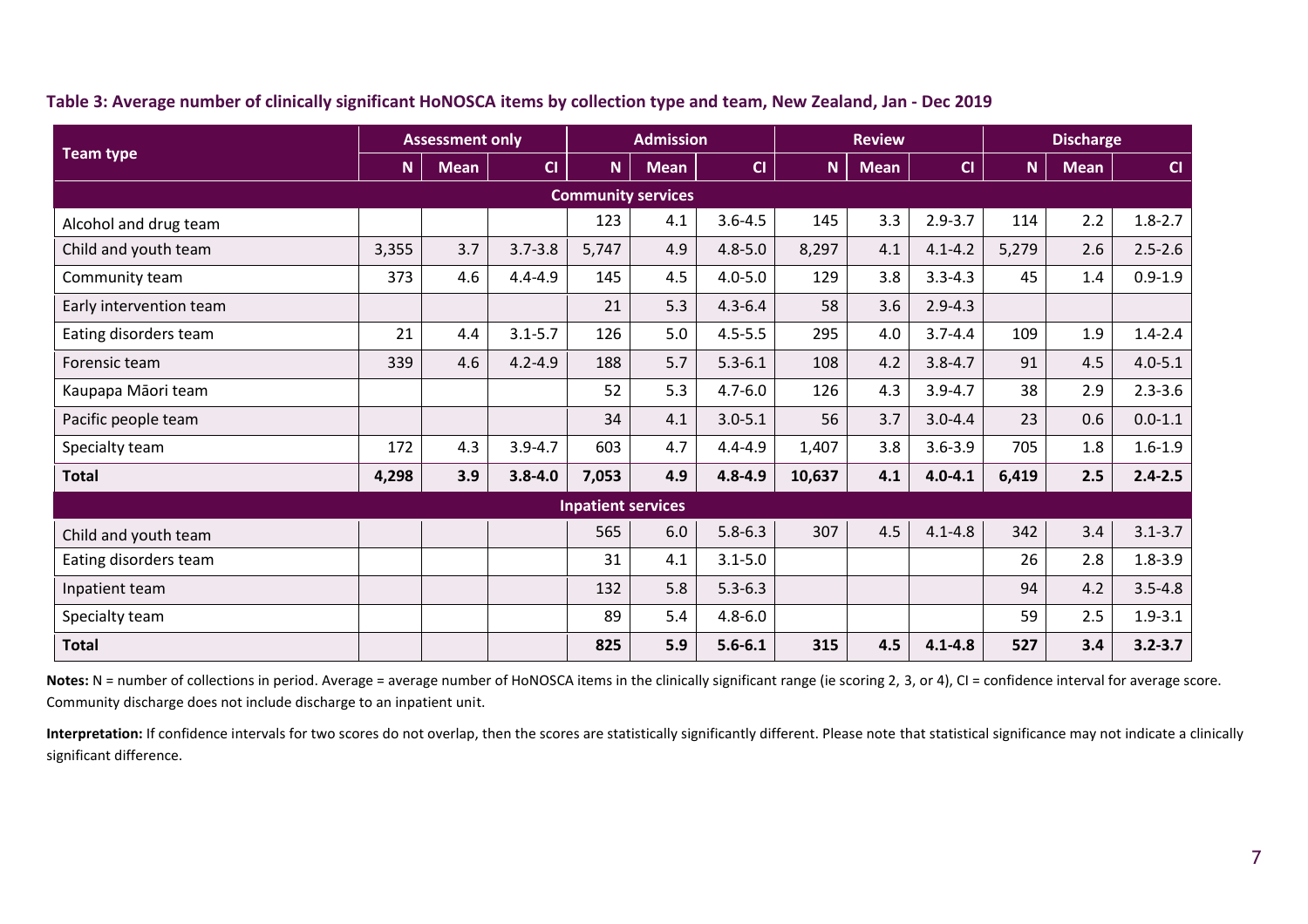

### **Graph 4: Average number of clinically significant HoNOSCA items at admission and discharge by ethnic group, New Zealand, Jan - Dec 2018 and Jan - Dec 2019**

**Notes:** Average number of HoNOSCA items in the clinical range (2, 3 or 4). Community discharge does not include discharge to an inpatient unit.

**Interpretation:** Points are significantly different if error bars don't overlap. Decrease between admission and discharge is an indication of the outcomes achieved by the service and service user. A greater decrease between admission and discharge indicates a better outcome. A lower admission score could be indication of service users seeking out and being engaged by services at a lower level of acuity.

**Target**: A greater decrease from admission to discharge and smaller percentage in clinical range at discharge.

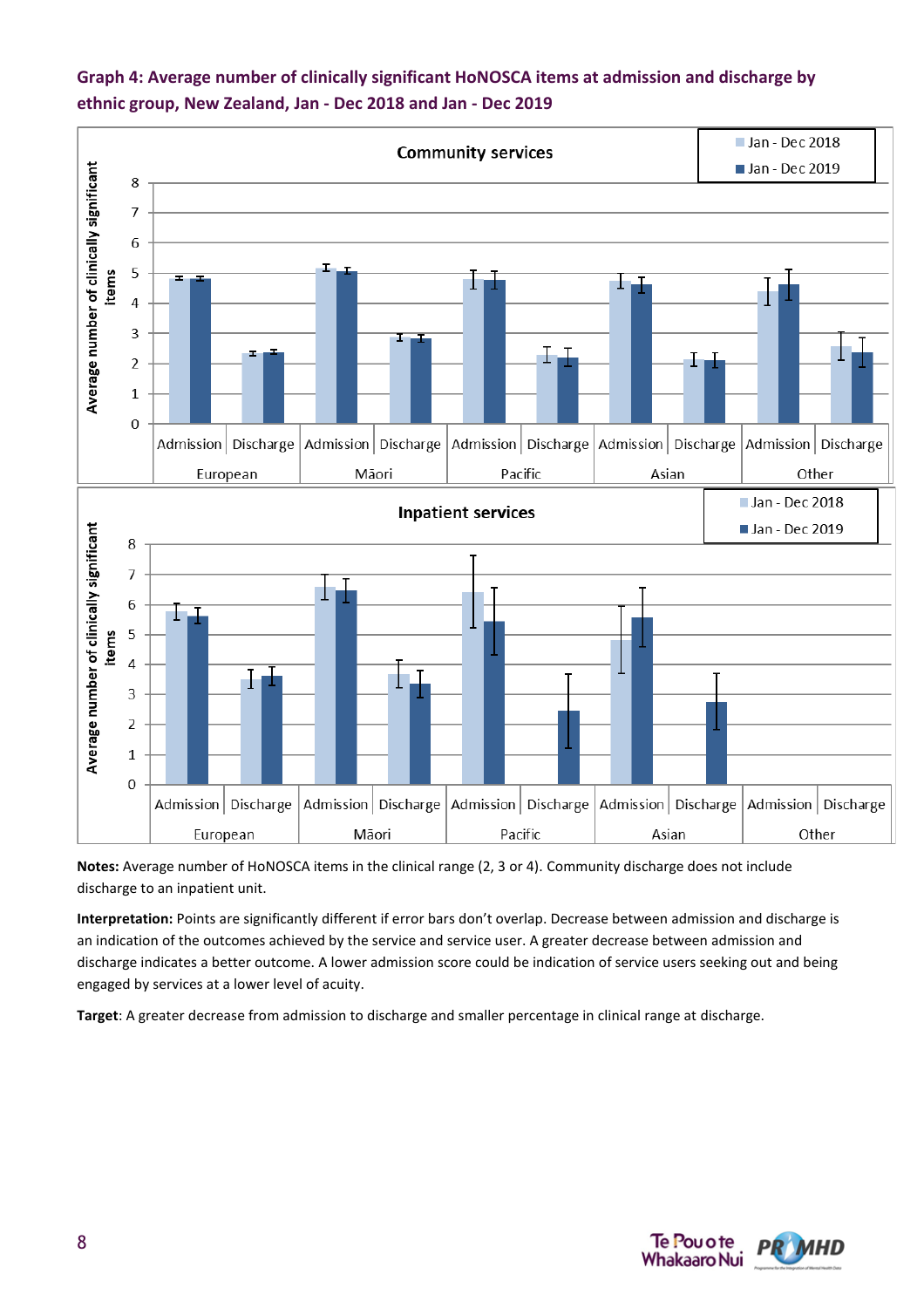

### **Graph 5a: Percentage of collections in clinical range on each HoNOSCA item, New Zealand, Jan - Dec 2019**

**Notes:** Percentage of service users in the clinical range (2, 3 or 4) for each HoNOSCA item. Community discharge does not include discharge to an inpatient unit.

**Interpretation:** The longer the bar, the more prevalent the difficulty measured by the item is amongst service users. A greater decrease in the length of the bar from admission to discharge suggests a better outcome for the difficulty measured by the item. Items that show medium to high frequency and less change may suggest possible targets for service improvement.

**Target**: A greater decrease from admission to discharge and smaller percentage in clinical range at discharge.

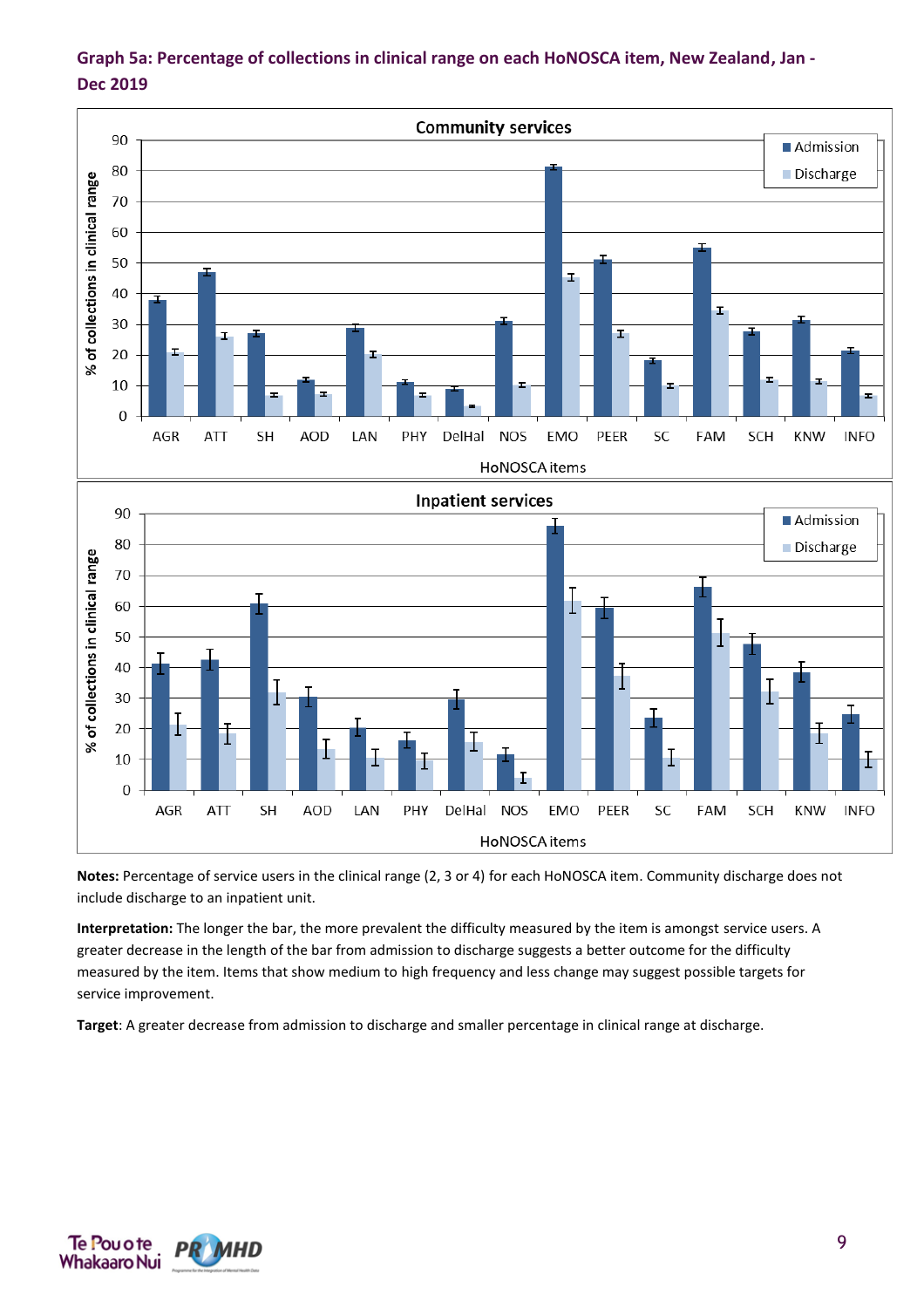#### **Table 5a: Percentage of collections in clinical range on each HoNOSCA item (admission and discharge collections) by team, New Zealand, Jan - Dec 2019**

# **Community services**

| <b>First 7 HoNOSCA items</b><br><b>AGR</b> |            |              |            |              |             |              |            |              |            |              |            |              |            |              |               |              |
|--------------------------------------------|------------|--------------|------------|--------------|-------------|--------------|------------|--------------|------------|--------------|------------|--------------|------------|--------------|---------------|--------------|
|                                            |            | N.           |            |              | <b>ATT</b>  |              | <b>SH</b>  |              | <b>AOD</b> |              | <b>LAN</b> |              | <b>PHY</b> |              | <b>DelHal</b> |              |
| <b>Team name</b>                           | <b>Adm</b> | <b>Disch</b> | <b>Adm</b> | <b>Disch</b> | <b>Adm</b>  | <b>Disch</b> | <b>Adm</b> | <b>Disch</b> | <b>Adm</b> | <b>Disch</b> | Adm        | <b>Disch</b> | <b>Adm</b> | <b>Disch</b> | <b>Adm</b>    | <b>Disch</b> |
| Alcohol and drug team                      | 123        | 114          | 41%        | 18%          | 22%         | 14%          | 20%        | 6%           | 73%        | 46%          | 21%        | 14%          | 2%         | 2%           | 7%            | 6%           |
| Child and youth team                       | 5,745      | 5,277        | 39%        | 22%          | 49%         | 28%          | 27%        | 7%           | 9%         | 6%           | 30%        | 22%          | 11%        | 7%           | 8%            | 3%           |
| Community team                             | 145        | 45           | 28%        | 7%           | 26%         | 9%           | 48%        | 14%          | 15%        | 10%          | 20%        | 9%           | 25%        | 4%           | 11%           | 2%           |
| Early intervention team                    | 21         |              | 24%        |              | 62%         |              | 19%        |              | 38%        |              | 35%        |              | 0%         |              | 57%           |              |
| Eating disorders team                      | 126        | 109          | 12%        | 4%           | 34%         | 9%           | 16%        | 9%           | 6%         | 6%           | 8%         | 2%           | 40%        | 14%          | 52%           | 22%          |
| Forensic team                              | 188        | 91           | 66%        | 48%          | 51%         | 53%          | 15%        | 6%           | 59%        | 34%          | 39%        | 34%          | 6%         | 3%           | 10%           | 4%           |
| Kaupapa Māori team                         | 52         | 38           | 48%        | 26%          | 46%         | 42%          | 37%        | 11%          | 8%         | 3%           | 25%        | 16%          | 8%         | 0%           | 6%            | 5%           |
| Pacific people team                        | 34         | 23           | 44%        | 4%           | 41%         | 4%           | 12%        | 4%           | 9%         | 0%           | 26%        | 0%           | 0%         | 4%           | 9%            | 0%           |
| Specialty team                             | 603        | 704          | 32%        | 11%          | 39%         | 15%          | 32%        | 6%           | 12%        | 5%           | 26%        | 12%          | 12%        | 7%           | 9%            | 3%           |
| <b>Total</b>                               | 7,051      | 6,415        | 38%        | 21%          | 47%         | 26%          | 27%        | 7%           | 12%        | 7%           | 29%        | 20%          | 11%        | 7%           | 9%            | 3%           |
| <b>Second 8 HoNOSCA items</b>              |            |              |            |              |             |              |            |              |            |              |            |              |            |              |               |              |
| Team name                                  | <b>NOS</b> |              | <b>EMO</b> |              | <b>PEER</b> |              | <b>SC</b>  |              | <b>FAM</b> |              | <b>SCH</b> |              | <b>KNW</b> |              | <b>INFO</b>   |              |
|                                            | <b>Adm</b> | <b>Disch</b> | <b>Adm</b> | <b>Disch</b> | <b>Adm</b>  | <b>Disch</b> | <b>Adm</b> | <b>Disch</b> | <b>Adm</b> | <b>Disch</b> | <b>Adm</b> | <b>Disch</b> | <b>Adm</b> | <b>Disch</b> | <b>Adm</b>    | <b>Disch</b> |
| Alcohol and drug team                      | 8%         | 1%           | 57%        | 32%          | 26%         | 8%           | 10%        | 5%           | 45%        | 31%          | 26%        | 19%          | 36%        | 13%          | 22%           | 12%          |
| Child and youth team                       | 33%        | 11%          | 83%        | 48%          | 52%         | 29%          | 18%        | 10%          | 55%        | 35%          | 27%        | 11%          | 32%        | 12%          | 22%           | 7%           |
| Community team                             | 17%        | 2%           | 74%        | 29%          | 41%         | 13%          | 17%        | 0%           | 58%        | 31%          | 27%        | 9%           | 26%        | 2%           | 21%           | 0%           |
| Early intervention team                    | 10%        |              | 57%        |              | 48%         |              | 29%        |              | 62%        |              | 45%        |              | 29%        |              | 24%           |              |
| Eating disorders team                      | 26%        | 12%          | 93%        | 39%          | 33%         | 15%          | 63%        | 11%          | 48%        | 21%          | 20%        | 6%           | 30%        | 12%          | 19%           | 9%           |
| Forensic team                              | 15%        | 9%           | 65%        | 49%          | 53%         | 45%          | 12%        | 7%           | 75%        | 73%          | 49%        | 46%          | 42%        | 32%          | 39%           | 33%          |
| Kaupapa Māori team                         | 29%        | 26%          | 88%        | 47%          | 61%         | 32%          | 16%        | 8%           | 67%        | 45%          | 41%        | 24%          | 41%        | 8%           | 18%           | 3%           |
| Pacific people team                        | 9%         | 4%           | 65%        | 13%          | 53%         | 4%           | 24%        | 0%           | 65%        | 13%          | 21%        | 0%           | 18%        | 4%           | 12%           | 0%           |
| Specialty team                             | 33%        | 7%           | 78%        | 33%          | 50%         | 19%          | 17%        | 10%          | 55%        | 28%          | 30%        | 12%          | 28%        | 7%           | 17%           | 4%           |
| <b>Total</b>                               | 31%        | 10%          | 81%        | 45%          | 51%         | 27%          | 18%        | 10%          | 55%        | 35%          | 28%        | 12%          | 31%        | 12%          | 21%           | 7%           |

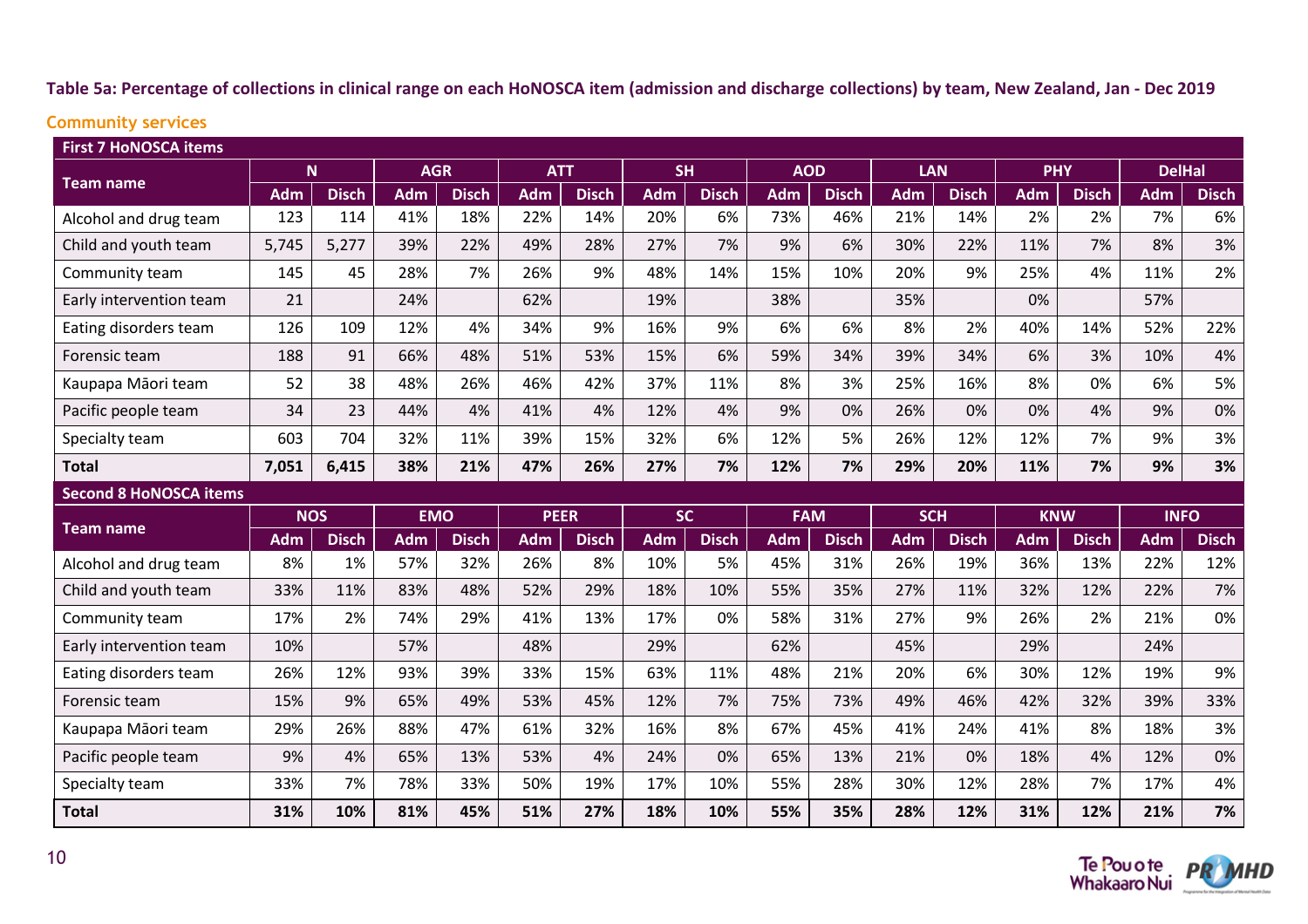#### **Inpatient services**

| <b>First 7 HoNOSCA items</b><br><b>SH</b><br><b>AOD</b><br><b>N</b><br><b>AGR</b><br><b>ATT</b><br><b>LAN</b><br><b>PHY</b><br><b>DelHal</b> |            |              |            |              |             |              |            |              |            |              |            |              |            |              |             |              |
|----------------------------------------------------------------------------------------------------------------------------------------------|------------|--------------|------------|--------------|-------------|--------------|------------|--------------|------------|--------------|------------|--------------|------------|--------------|-------------|--------------|
| <b>Team name</b>                                                                                                                             |            |              |            |              |             |              |            |              |            |              |            |              |            |              |             |              |
|                                                                                                                                              | <b>Adm</b> | <b>Disch</b> | <b>Adm</b> | <b>Disch</b> | <b>Adm</b>  | <b>Disch</b> | <b>Adm</b> | <b>Disch</b> | <b>Adm</b> | <b>Disch</b> | <b>Adm</b> | <b>Disch</b> | <b>Adm</b> | <b>Disch</b> | <b>Adm</b>  | <b>Disch</b> |
| Child and youth team                                                                                                                         | 565        | 342          | 40%        | 21%          | 46%         | 20%          | 61%        | 34%          | 32%        | 14%          | 23%        | 11%          | 15%        | 8%           | 29%         | 17%          |
| Eating disorders team                                                                                                                        | 31         | 26           | 13%        | 12%          | 35%         | 8%           | 29%        | 23%          | 6%         | 4%           | 3%         | 0%           | 61%        | 35%          | 39%         | 23%          |
| Inpatient team                                                                                                                               | 132        | 94           | 55%        | 30%          | 39%         | 18%          | 68%        | 35%          | 28%        | 16%          | 18%        | 14%          | 14%        | 11%          | 27%         | 16%          |
| Specialty team                                                                                                                               | 89         | 59           | 39%        | 12%          | 27%         | 14%          | 63%        | 22%          | 32%        | 10%          | 14%        | 10%          | 12%        | 7%           | 38%         | 8%           |
| <b>Total</b>                                                                                                                                 | 825        | 527          | 41%        | 21%          | 43%         | 18%          | 61%        | 32%          | 30%        | 14%          | 21%        | 11%          | 16%        | 10%          | 30%         | 16%          |
|                                                                                                                                              |            |              |            |              |             |              |            |              |            |              |            |              |            |              |             |              |
| <b>Second 8 HoNOSCA items</b>                                                                                                                |            |              |            |              |             |              |            |              |            |              |            |              |            |              |             |              |
|                                                                                                                                              | <b>NOS</b> |              | <b>EMO</b> |              | <b>PEER</b> |              | <b>SC</b>  |              | <b>FAM</b> |              | <b>SCH</b> |              | <b>KNW</b> |              | <b>INFO</b> |              |
| <b>Team name</b>                                                                                                                             | <b>Adm</b> | <b>Disch</b> | <b>Adm</b> | <b>Disch</b> | Adm         | <b>Disch</b> | <b>Adm</b> | <b>Disch</b> | Adm        | <b>Disch</b> | <b>Adm</b> | <b>Disch</b> | <b>Adm</b> | <b>Disch</b> | <b>Adm</b>  | <b>Disch</b> |
| Child and youth team                                                                                                                         | 10%        | 2%           | 86%        | 65%          | 63%         | 36%          | 25%        | 11%          | 69%        | 52%          | 50%        | 30%          | 43%        | 19%          | 29%         | 11%          |
| Eating disorders team                                                                                                                        | 13%        | 8%           | 81%        | 46%          | 27%         | 19%          | 26%        | 27%          | 29%        | 35%          | 26%        | 23%          | 20%        | 24%          | 0%          | 0%           |
| Inpatient team                                                                                                                               | 16%        | 13%          | 87%        | 63%          | 61%         | 53%          | 17%        | 11%          | 64%        | 61%          | 42%        | 46%          | 31%        | 22%          | 18%         | 14%          |
| Specialty team                                                                                                                               | 15%        | 2%           | 87%        | 54%          | 43%         | 27%          | 24%        | 5%           | 66%        | 44%          | 48%        | 26%          | 24%        | 7%           | 15%         | 3%           |

**Notes:** Percentage of service users in the clinical range (2, 3 or 4) for each HoNOSCA item. Community discharge does not include discharge to an inpatient unit.

**Interpretation:** The higher the percentage, the more prevalent the difficulty measured by the item is amongst service users. A greater decrease between admission to discharge suggests a better outcome for the difficulty measured by the item. Items that show medium to high frequency and less change may suggest possible targets for service improvement.

**Target**: A greater decrease from admission to discharge and smaller percentage in clinical range at discharge.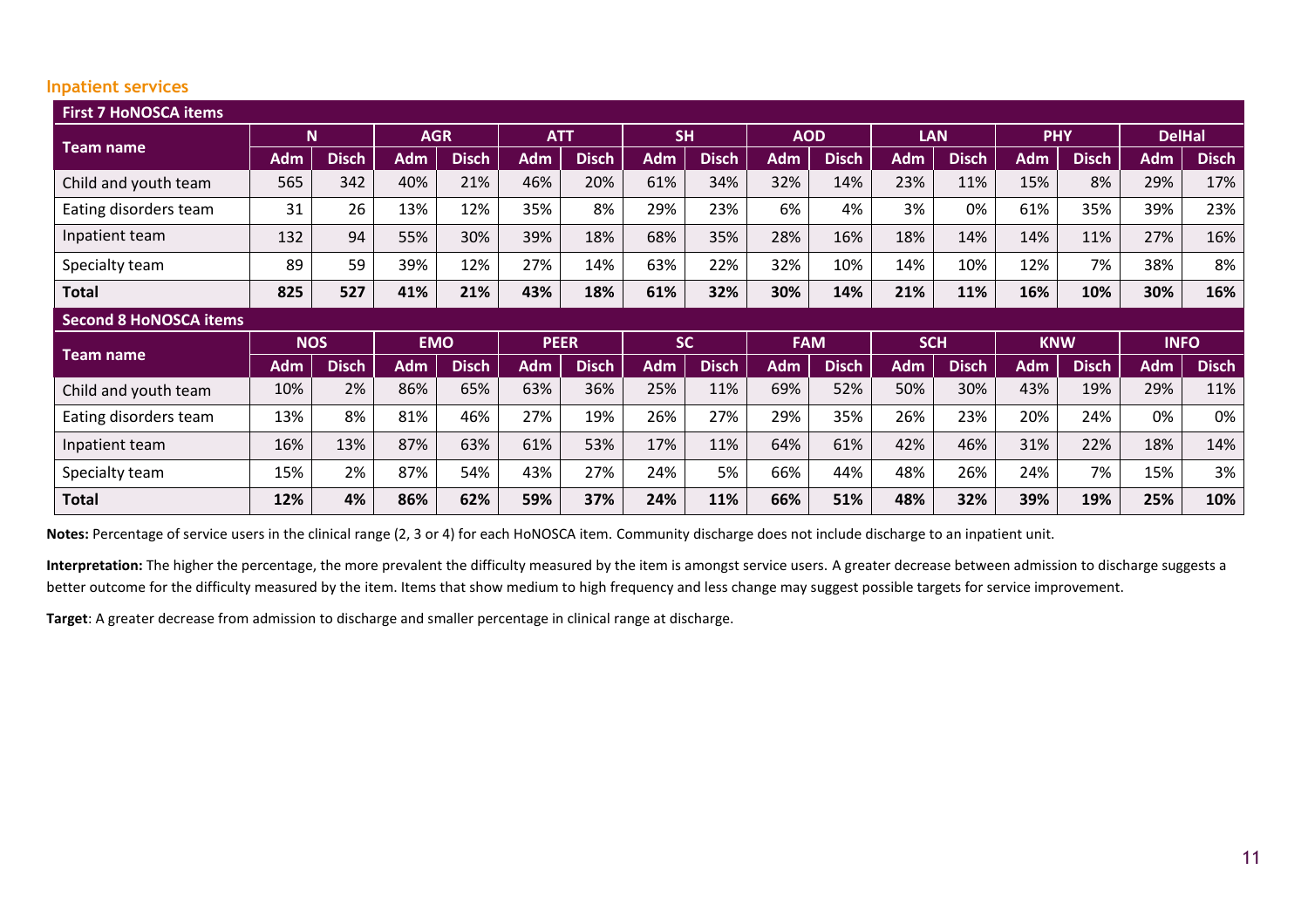

### **Graph 5b: Percentage of collections in clinical range on each HoNOSCA item (review collections), New Zealand, Jan - Dec 2019**

**Notes:** Percentage of service users in the clinical range (2, 3 or 4) for each HoNOSCA item on review collections. Due to most admission being less than 91 days, the data set for review collections in inpatient settings is relatively small.

**Interpretation:** The longer the bar, the more prevalent the difficulty measured by the item is amongst service users.

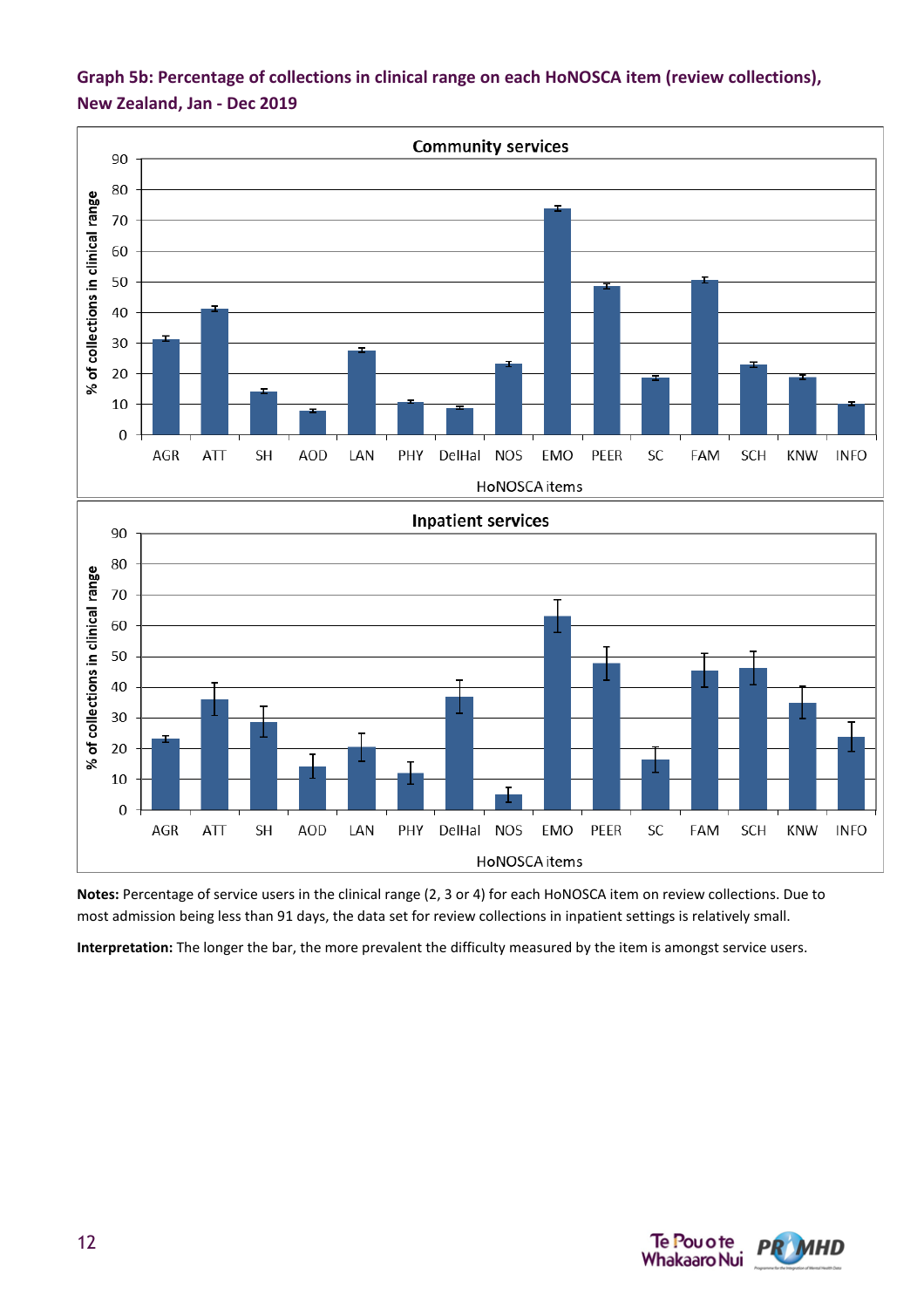| <b>Team type</b>        | $\mathbf N$ | <b>AGR</b> | <b>ATT</b> | <b>SH</b> | <b>AOD</b> | <b>LAN</b> | <b>PHY</b>                | <b>DelHal</b> | <b>NOS</b> | <b>EMO</b> | <b>PEER</b> | <b>SC</b> | <b>FAM</b> | <b>SCH</b> | <b>KNW</b> | <b>INFO</b> |
|-------------------------|-------------|------------|------------|-----------|------------|------------|---------------------------|---------------|------------|------------|-------------|-----------|------------|------------|------------|-------------|
|                         |             |            |            |           |            |            | <b>Community services</b> |               |            |            |             |           |            |            |            |             |
| Alcohol and drug team   | 145         | 30%        | 18%        | 15%       | 58%        | 12%        | 2%                        | 9%            | 3%         | 57%        | 26%         | 7%        | 46%        | 19%        | 20%        | 13%         |
| Child and youth team    | 8,295       | 33%        | 43%        | 14%       | 6%         | 30%        | 10%                       | 8%            | 24%        | 76%        | 50%         | 18%       | 51%        | 23%        | 20%        | 11%         |
| Community team          | 129         | 21%        | 24%        | 33%       | 19%        | 19%        | 17%                       | 9%            | 21%        | 64%        | 39%         | 12%       | 53%        | 26%        | 13%        | 11%         |
| Early intervention team | 58          | 9%         | 43%        | 2%        | 14%        | 39%        | 19%                       | 38%           | 16%        | 52%        | 45%         | 17%       | 33%        | 18%        | 10%        | 7%          |
| Eating disorders team   | 295         | 16%        | 23%        | 14%       | 6%         | 4%         | 31%                       | 48%           | 20%        | 74%        | 33%         | 48%       | 39%        | 18%        | 18%        | 11%         |
| Forensic team           | 108         | 53%        | 50%        | 8%        | 34%        | 27%        | 5%                        | 2%            | 7%         | 50%        | 42%         | 1%        | 70%        | 31%        | 31%        | 25%         |
| Kaupapa Māori team      | 126         | 41%        | 49%        | 11%       | 6%         | 28%        | 7%                        | 8%            | 31%        | 75%        | 54%         | 14%       | 51%        | 29%        | 23%        | 4%          |
| Pacific people team     | 56          | 27%        | 50%        | 0%        | 13%        | 23%        | 7%                        | 7%            | 5%         | 68%        | 48%         | 36%       | 52%        | 23%        | 5%         | 7%          |
| Specialty team          | 1,406       | 27%        | 36%        | 14%       | 7%         | 22%        | 12%                       | 7%            | 24%        | 69%        | 46%         | 21%       | 49%        | 22%        | 14%        | 7%          |
| Total                   | 10,632      | 31%        | 41%        | 14%       | 8%         | 28%        | 11%                       | 9%            | 23%        | 74%        | 49%         | 19%       | 51%        | 23%        | 19%        | 10%         |
|                         |             |            |            |           |            |            | <b>Inpatient services</b> |               |            |            |             |           |            |            |            |             |
| Child and youth team    | 307         | 22%        | 37%        | 29%       | 14%        | 21%        | 12%                       | 37%           | 5%         | 63%        | 48%         | 17%       | 46%        | 47%        | 34%        | 23%         |
| <b>Total</b>            | 315         | 23%        | 36%        | 29%       | 14%        | 21%        | 12%                       | 37%           | 5%         | 63%        | 48%         | 17%       | 46%        | 46%        | 35%        | 24%         |

**Table 5b: Percentage of collections in clinical range on each HoNOSCA item (review collections) by team, New Zealand, Jan - Dec 2019**

Notes: Percentage of service users in the clinical range (2, 3 or 4) for each HoNOSCA item on review collections. Due to most admission being less than 91 days, the data set for review collections in inpatient settings is relatively small.

**Interpretation:** The higher the percentage, the more prevalent the difficulty measured by the item is amongst service users.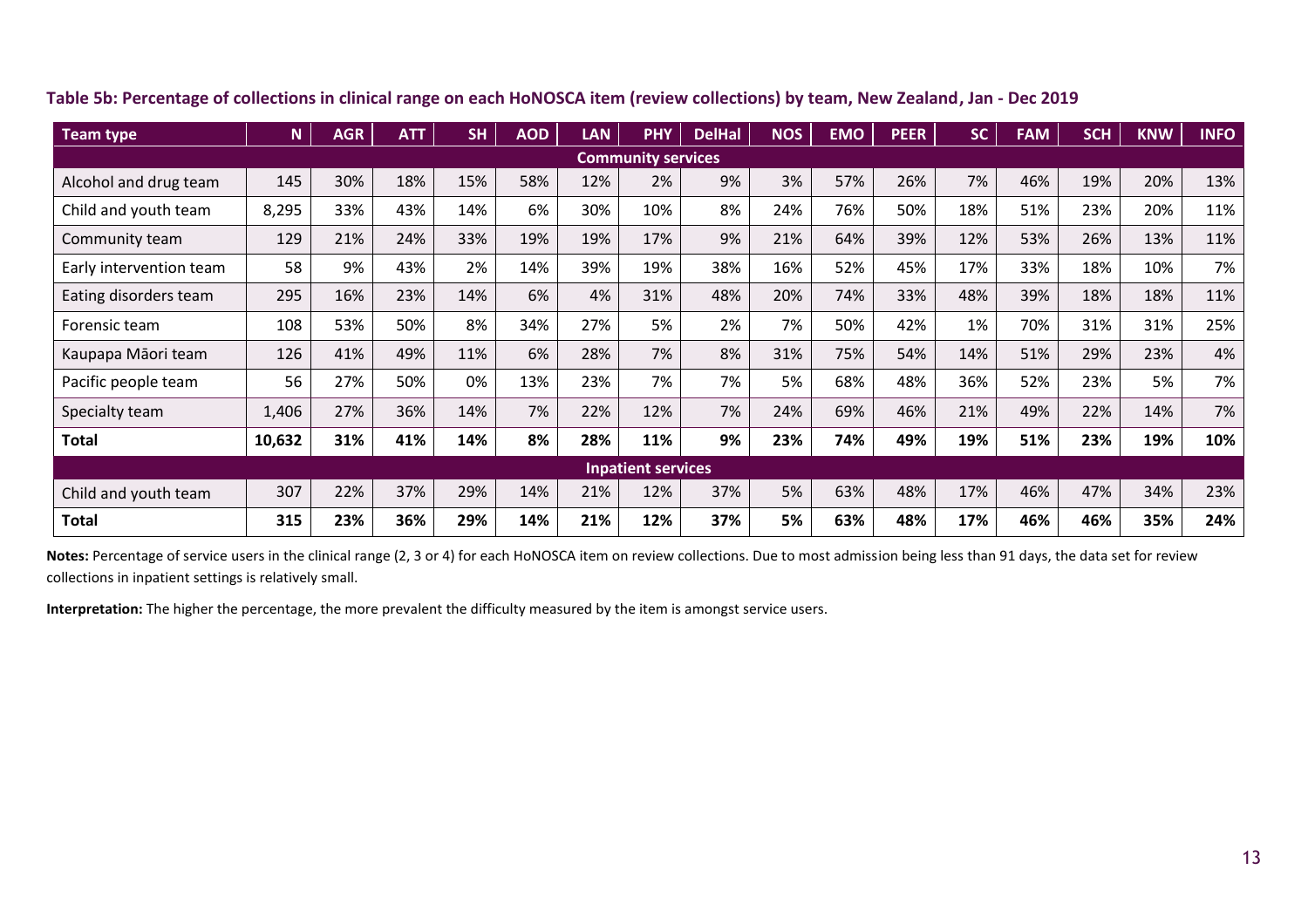#### **Graph 6: Index of severity ratings for HoNOSCA by collection type, New Zealand, Jan - Dec 2018 and Jan - Dec 2019**



**Notes:** Community discharge does not include discharge to an inpatient unit. Index of Severity: Sub clinical = all items <2, mild = at least one item >1 and all items <3, moderate = at least one item >=3, severe = at least 2 items >=3 using first 13 items. Community discharge does not include discharge to an inpatient unit.

**Interpretation:** Darker bars indicate higher overall level of severity. More positive outcome shown by larger decrease in darker sections of bar between admission and discharge.

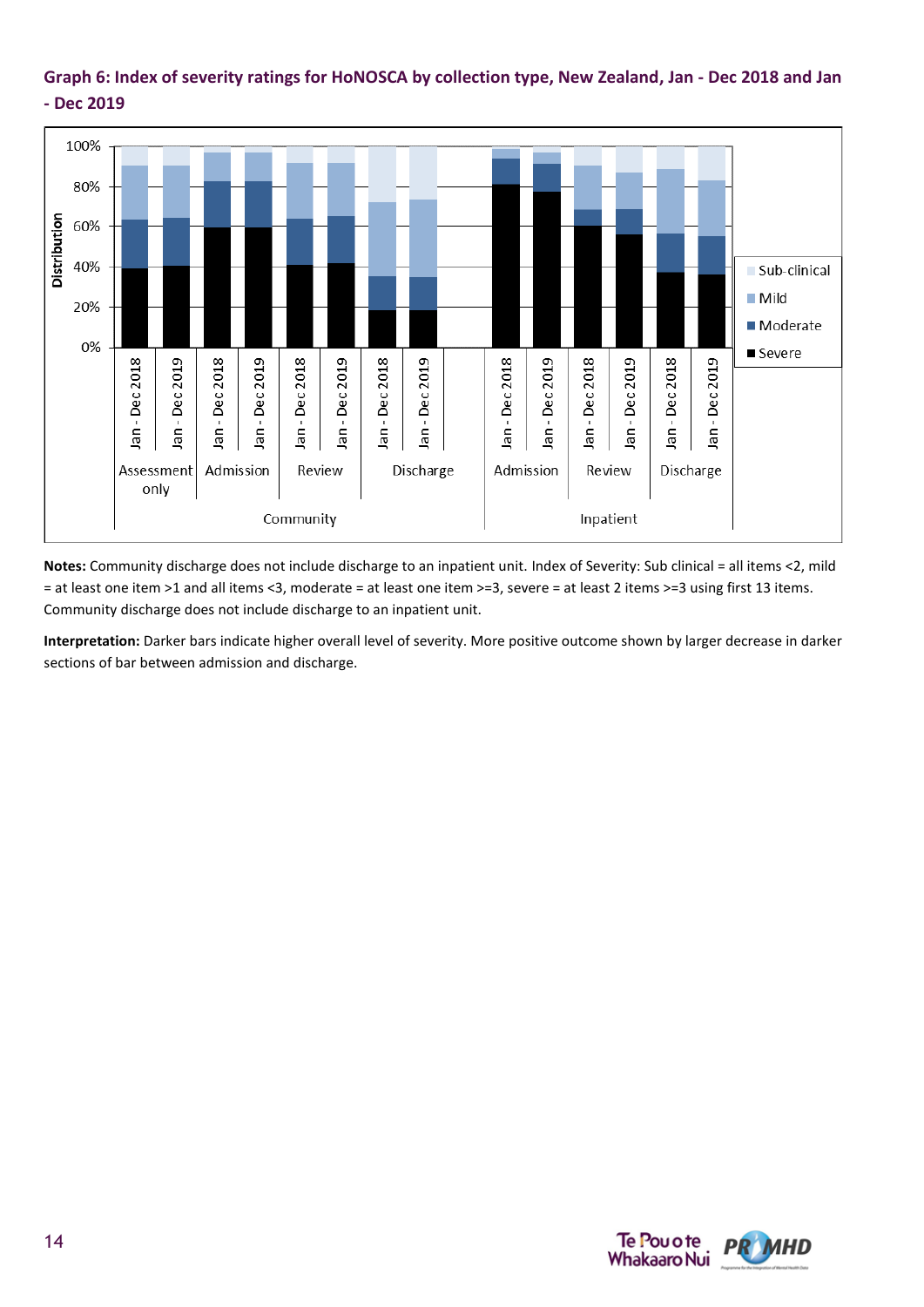# **2. Other measures of service activity**

This section presents other information related to data collected in PRIMHD that may be helpful for understanding how teams are operating. This includes information relevant to caseload intensity and team activity.





**Notes:** Only data related to collection at admission and review is included so that results reflect the severity of service users during their engagement with the service. Index of Severity: Sub clinical = all items <2, mild = at least one item >1 and all items <3, moderate = at least one item >=3, severe = at least 2 items >=3 using first 13 items.

**Interpretation**: This graph gives an impression of the overall severity of the caseload for different teams at admission. The longer the darker bar, the higher the overall severity of the team's caseload.

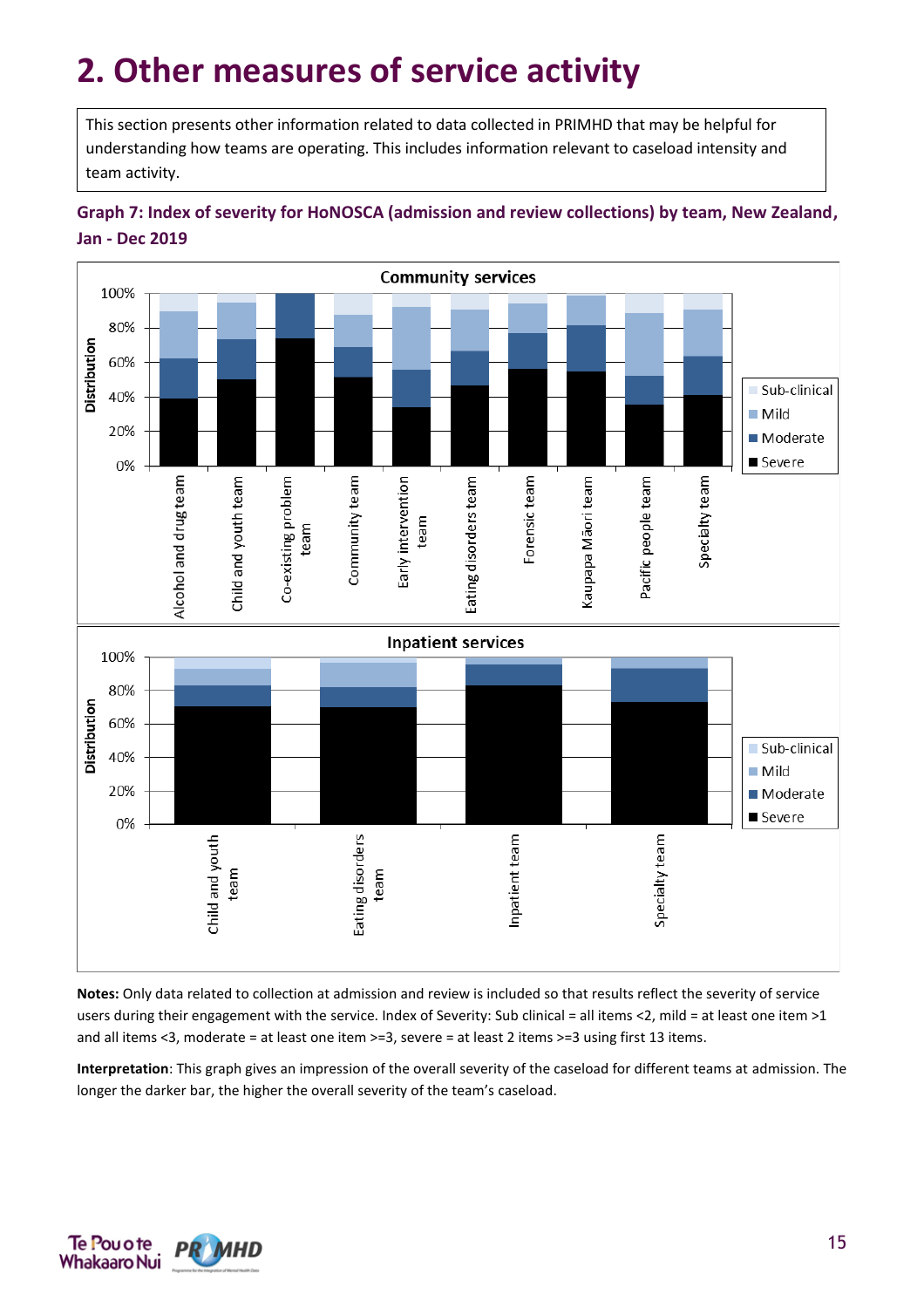|                         | <b>Assessment only</b> |             |            |     |       | <b>Admission</b> |             |                           |                           | <b>Review</b> |            |             |            |     | <b>Discharge</b> |            |             |            |     |       |
|-------------------------|------------------------|-------------|------------|-----|-------|------------------|-------------|---------------------------|---------------------------|---------------|------------|-------------|------------|-----|------------------|------------|-------------|------------|-----|-------|
| <b>Team type</b>        | Sub                    | <b>Mild</b> | <b>Mod</b> | Sev | N     | Sub              | <b>Mild</b> | <b>Mod</b>                | Sev                       | N             | <b>Sub</b> | <b>Mild</b> | <b>Mod</b> | Sev | <b>N</b>         | <b>Sub</b> | <b>Mild</b> | <b>Mod</b> | Sev | N.    |
|                         |                        |             |            |     |       |                  |             | <b>Community services</b> |                           |               |            |             |            |     |                  |            |             |            |     |       |
| Alcohol and drug team   |                        |             |            |     |       | 7%               | 28%         | 26%                       | 38%                       | 123           | 13%        | 26%         | 21%        | 39% | 145              | 32%        | 31%         | 14%        | 23% | 114   |
| Child and youth team    | 10%                    | 29%         | 24%        | 37% | 3,355 | 2%               | 14%         | 24%                       | 60%                       | 5,747         | 7%         | 26%         | 24%        | 43% | 8,297            | 24%        | 39%         | 17%        | 19% | 5,279 |
| Community team          | 3%                     | 14%         | 20%        | 62% | 373   | 8%               | 16%         | 19%                       | 57%                       | 145           | 18%        | 22%         | 16%        | 45% | 129              | 44%        | 31%         | 7%         | 18% | 45    |
| Early intervention team |                        |             |            |     |       | 0%               | 24%         | 33%                       | 43%                       | 21            | 10%        | 41%         | 17%        | 31% | 58               |            |             |            |     |       |
| Eating disorders team   | 14%                    | 10%         | 29%        | 48% | 21    | 1%               | 17%         | 24%                       | 58%                       | 126           | 13%        | 27%         | 18%        | 42% | 295              | 50%        | 25%         | 6%         | 19% | 109   |
| Forensic team           | 5%                     | 16%         | 26%        | 53% | 339   | 3%               | 13%         | 18%                       | 67%                       | 188           | 11%        | 25%         | 26%        | 38% | 108              | 9%         | 25%         | 30%        | 36% | 91    |
| Kaupapa Māori team      |                        |             |            |     |       | 0%               | 4%          | 23%                       | 73%                       | 52            | 2%         | 23%         | 28%        | 48% | 126              | 13%        | 50%         | 21%        | 16% | 38    |
| Pacific people team     |                        |             |            |     |       | 18%              | 24%         | 12%                       | 47%                       | 34            | 7%         | 45%         | 20%        | 29% | 56               | 78%        | 17%         | 4%         | 0%  | 23    |
| Specialty team          | 9%                     | 20%         | 23%        | 47% | 172   | 6%               | 18%         | 23%                       | 54%                       | 603           | 11%        | 31%         | 22%        | 36% | 1,407            | 41%        | 35%         | 12%        | 12% | 705   |
| <b>Total</b>            | 9%                     | 26%         | 24%        | 41% | 4,298 | 3%               | 14%         | 23%                       | 59%                       | 7,053         | 8%         | 27%         | 23%        | 42% | 10,637           | 27%        | 38%         | 17%        | 18% | 6,419 |
|                         |                        |             |            |     |       |                  |             |                           | <b>Inpatient services</b> |               |            |             |            |     |                  |            |             |            |     |       |
| Child and youth team    |                        |             |            |     |       | 4%               | 5%          | 13%                       | 77%                       | 565           | 13%        | 18%         | 12%        | 57% | 307              | 16%        | 29%         | 19%        | 36% | 342   |
| Eating disorders team   |                        |             |            |     |       | 3%               | 16%         | 10%                       | 71%                       | 31            |            |             |            |     |                  | 19%        | 42%         | 12%        | 27% | 26    |
| Inpatient team          |                        |             |            |     |       | 1%               | 4%          | 13%                       | 83%                       | 132           |            |             |            |     |                  | 16%        | 18%         | 17%        | 49% | 94    |
| Specialty team          |                        |             |            |     |       | 0%               | 7%          | 20%                       | 73%                       | 89            |            |             |            |     |                  | 20%        | 32%         | 25%        | 22% | 59    |
| <b>Total</b>            |                        |             |            |     |       | 3%               | 6%          | 14%                       | 77%                       | 825           | 13%        | 18%         | 12%        | 56% | 315              | 17%        | 28%         | 19%        | 36% | 527   |

**Table 7: Index of severity for HoNOSCA by collection type and team, New Zealand, Jan - Dec 2019**

Notes: Sub = sub clinical, Mild = mild, Mod = moderate, Sev = severe on Index of Severity. Only admission collection data is included so that results reflect the severity of service users during their engagement with the service. Index of Severity: Sub clinical = all items <2, mild = at least one item >1 and all items <3, moderate = at least one item >=3, severe = at least 2 items >=3 using first 13 items. Community discharge does not include discharge to an inpatient unit.

**Interpretation:** Larger percentages in the columns to the right for each type of collection, the higher the overall severity of the team's caseload.

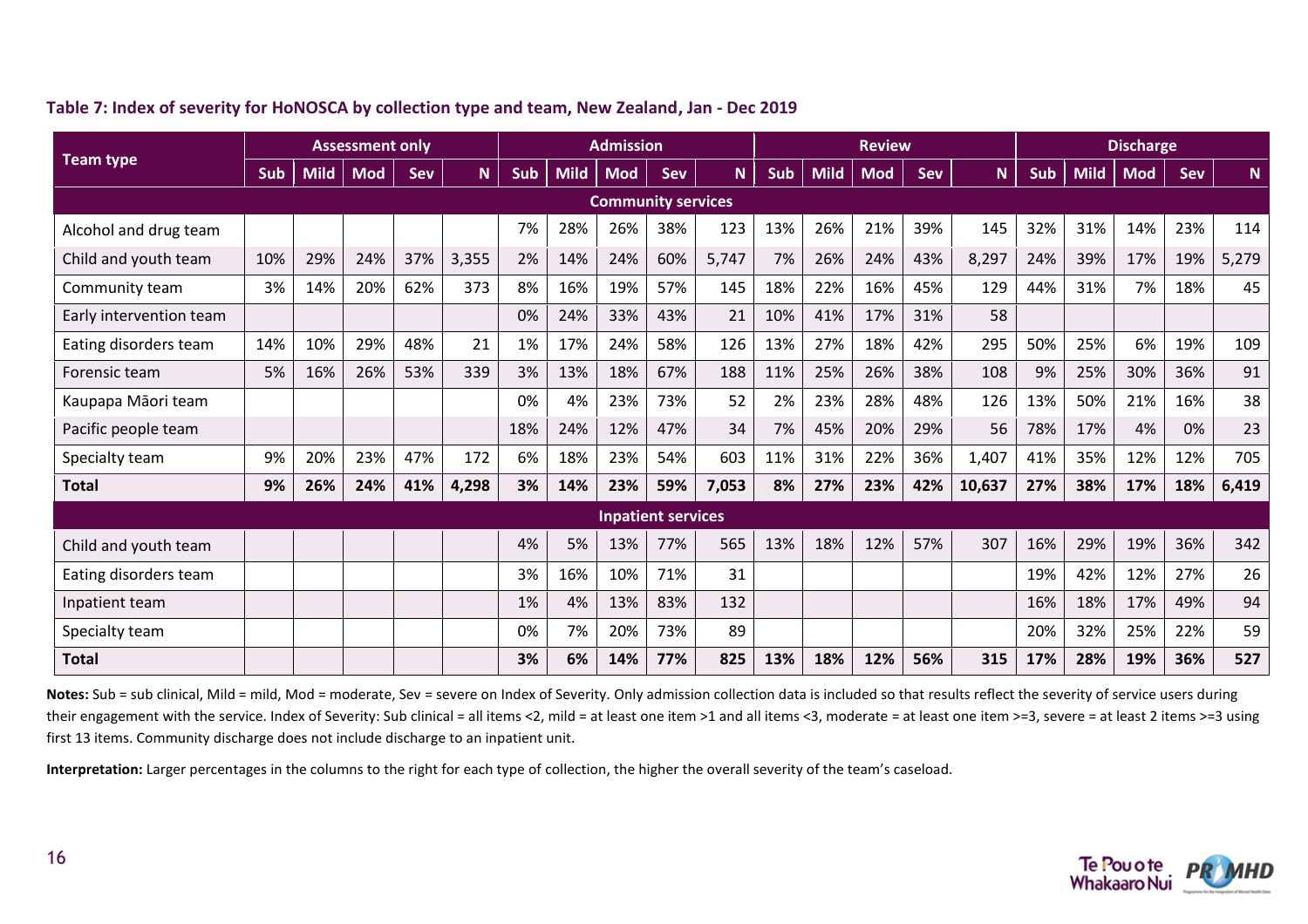

#### **Graph 8: Collections with no HoNOSCA items in clinical range, New Zealand, Jan - Dec 2019**

**Notes**: Includes admission and review collections. Shows percentage of service users with all HoNOSCA items less than two, ie no HoNOSCA items in the clinical range.

**Interpretation**: There are a variety of reasons that may make it appropriate for service users to remain in the service even though they show no HoNOSCA items in the clinical range. However, teams showing a larger or substantial percentage of service users with no HoNOSCA items in the clinical range could benefit from reviewing these cases to ensure that the service remains appropriate for this service user.

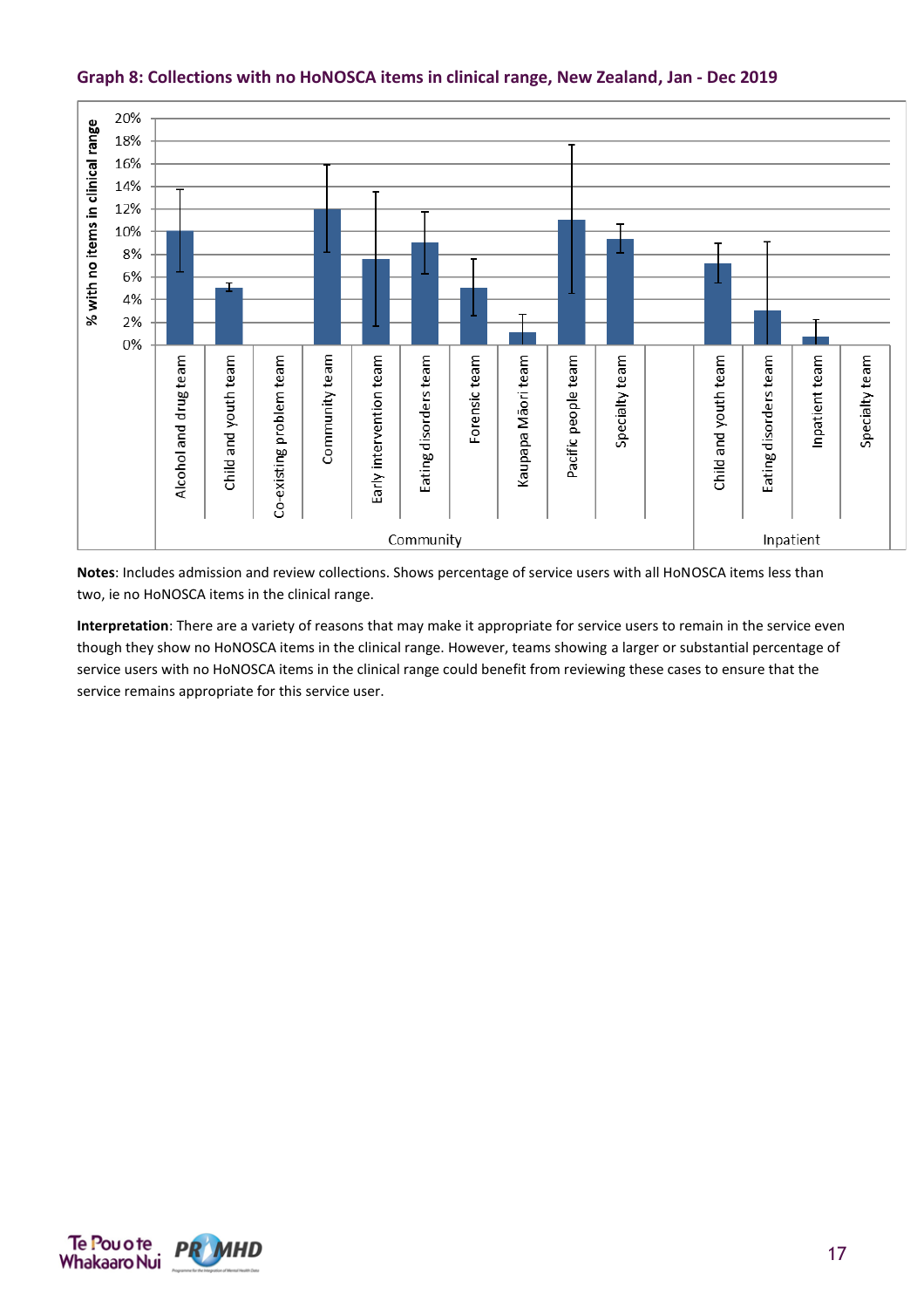#### **Table 8: Collections with no HoNOSCA items in clinical range, New Zealand, Jan - Dec 2019**

| <b>Team type</b>          | <b>Number of</b><br>collections with no<br>items in clinical range | Percentage with no<br>items in clinical range |
|---------------------------|--------------------------------------------------------------------|-----------------------------------------------|
| <b>Community services</b> |                                                                    |                                               |
| Alcohol and drug team     | 27                                                                 | 10%                                           |
| Child and youth team      | 715                                                                | 5%                                            |
| Co-existing problem team  | 0                                                                  | 0%                                            |
| Community team            | 33                                                                 | 12%                                           |
| Early intervention team   | 6                                                                  | 8%                                            |
| Eating disorders team     | 38                                                                 | 9%                                            |
| Forensic team             | 15                                                                 | 5%                                            |
| Kaupapa Māori team        | $\overline{2}$                                                     | 1%                                            |
| Pacific people team       | 10                                                                 | 11%                                           |
| Specialty team            | 189                                                                | 9%                                            |
| <b>Total</b>              | 1,036                                                              | 6%                                            |
| <b>Inpatient services</b> |                                                                    |                                               |
| Child and youth team      | 63                                                                 | 7%                                            |
| Eating disorders team     | $\mathbf{1}$                                                       | 3%                                            |
| Inpatient team            | $\mathbf{1}$                                                       | 1%                                            |
| Specialty team            | 0                                                                  | 0%                                            |
| <b>Total</b>              | 66                                                                 | 6%                                            |

**Notes:** For further information see notes for Graph 8.

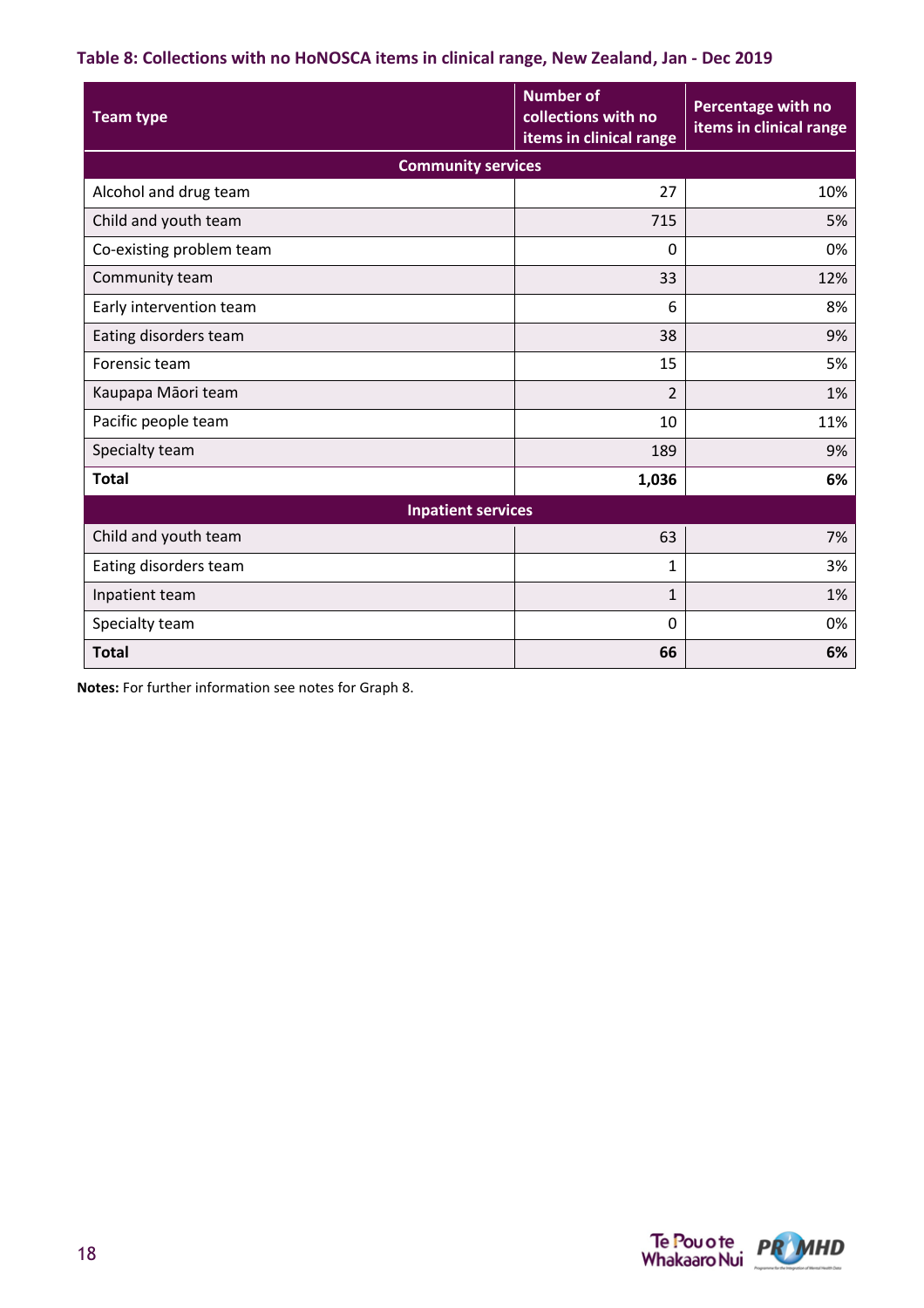# **3. Collection completion and validity**

This section presents information about the completeness and validity of the data on which the remainder of this report is based. It also shows the current targets for the variables presented.

### **Graph 9: Percentage of service users with at least one collection during the period, New Zealand, Jul – Sep 2019 and Oct – Dec 2019 (4 to 17 years)**



**Notes:** Community compliance is affected by crisis teams completing triage or brief assessment type activity which is not a comprehensive assessment.

**Interpretation:** The longer the dark part of the bar, the more completely the data set includes all service users, and the more meaningful and representative the graphs, tables, and analyses using these data will be. Data is approximate due to movements of service users between teams and similar variations; however, it does provide a reasonably accurate representation of completion of measures. Only data with valid collections is included.

**Target:** To meet or exceed the target shown on the graph for the percentage of service users with at least one collection within the period.

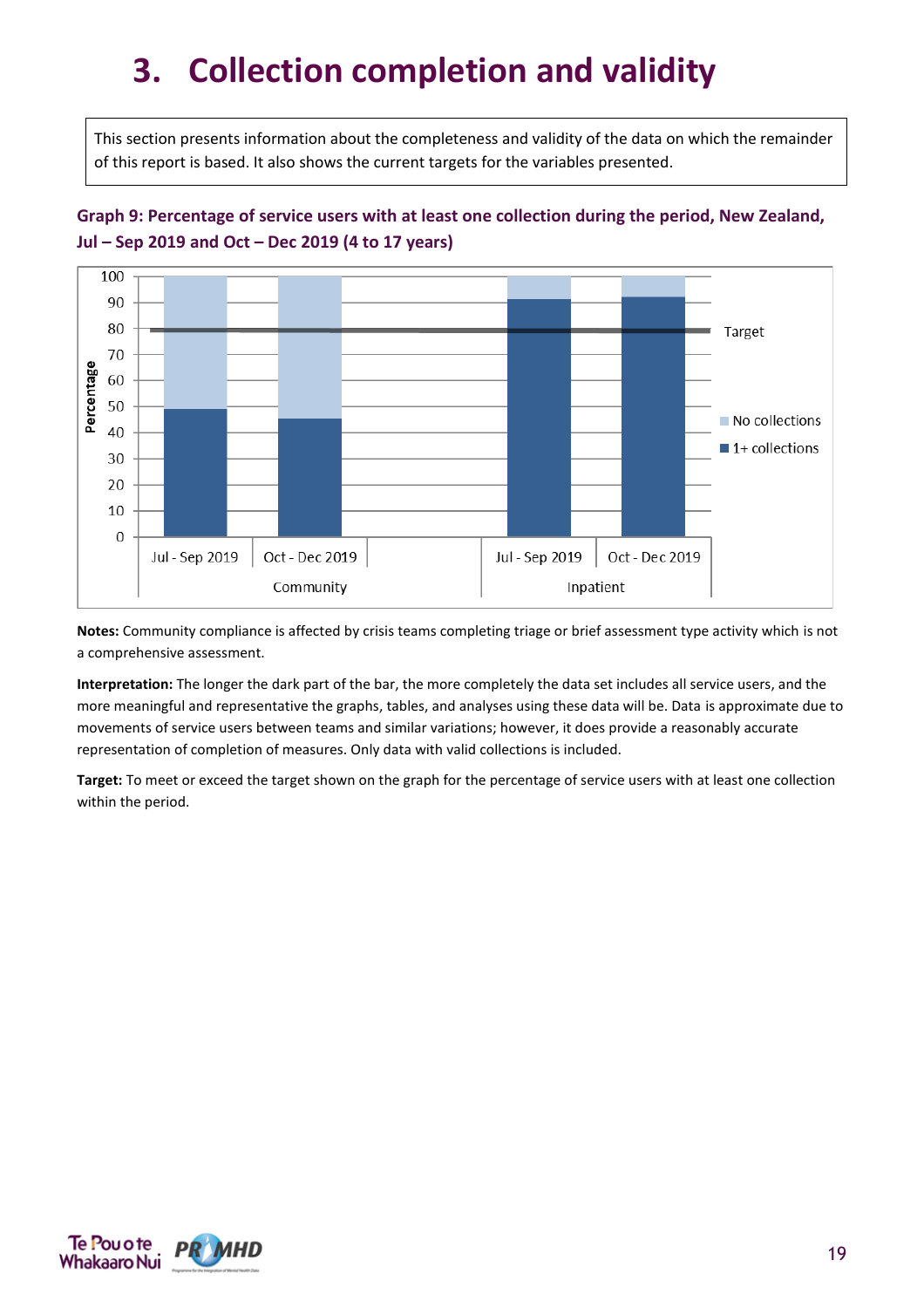



**Notes:** Community compliance is affected by crisis teams completing triage or brief assessment type activity which is not a comprehensive assessment.

**Interpretation:** The longer the dark bar, the larger the percentage of admission and discharge that had the relevant data collection type. Data is approximate due to movements of service users between teams and similar variations; however, it does provide a reasonably accurate representation of completion of measures. Only data with valid collections is included.



#### **Graph 11: Percentage of valid collections, HoNOSCA, New Zealand, Jan - Dec 2018 and Jan - Dec 2019**

**Notes:** Valid = Two or fewer of the 15 items scored as unknown or missing. Discharge excludes collection types for lost to care, discharge dead and brief episode of care. Collection in drug and alcohol teams is not required, therefore AOD data is excluded.

**Interpretation:** The longer the dark lines, the higher the percentage of valid scores.

**Target:** Aim for 95% valid collections.